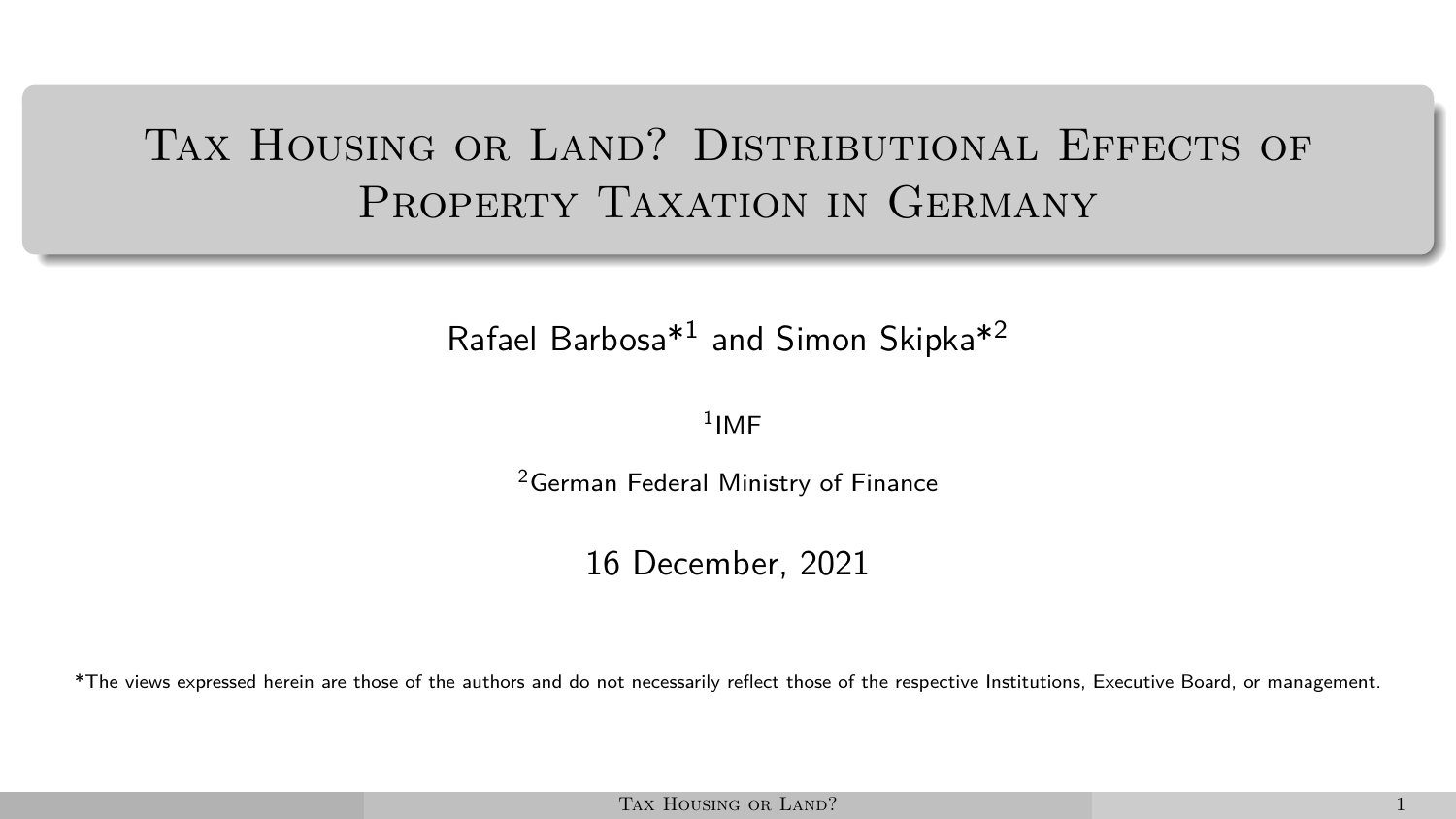# <span id="page-1-0"></span>RESEARCH QUESTION

● **Property Taxation**: House Value Tax or Land Value Tax (LVT)?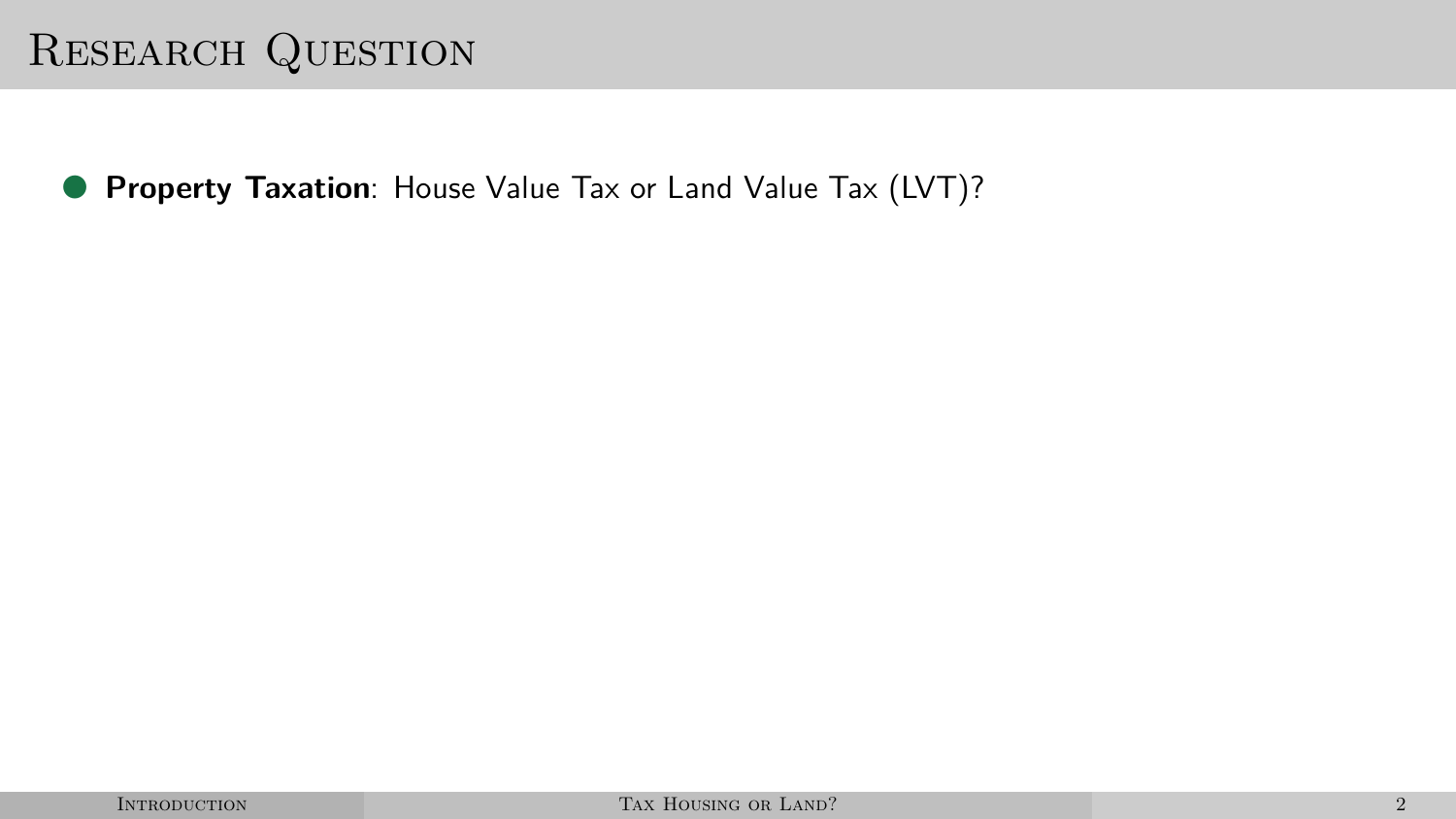# Research Question

- **Property Taxation**: House Value Tax or Land Value Tax (LVT)?
- **LVT more efficient**, but **uncertain distributional impact** is an obstacle to its widespread implementation.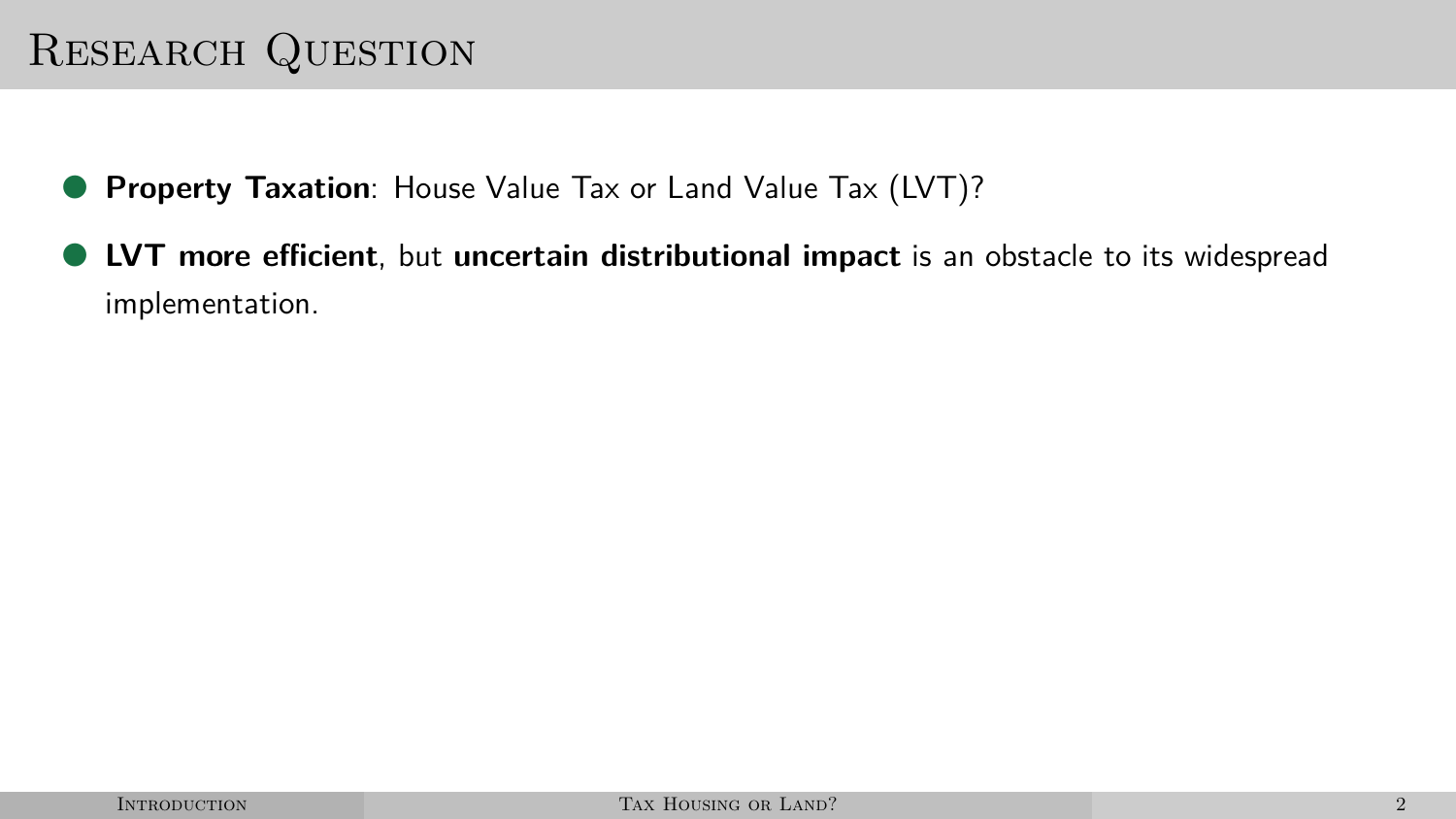# Research Question

- **Property Taxation:** House Value Tax or Land Value Tax (LVT)?
- **LVT more efficient**, but **uncertain distributional impact** is an obstacle to its widespread implementation.
- **Research Question**: What are the aggregate and distributional effects of replacing a property tax based on house values with a LVT?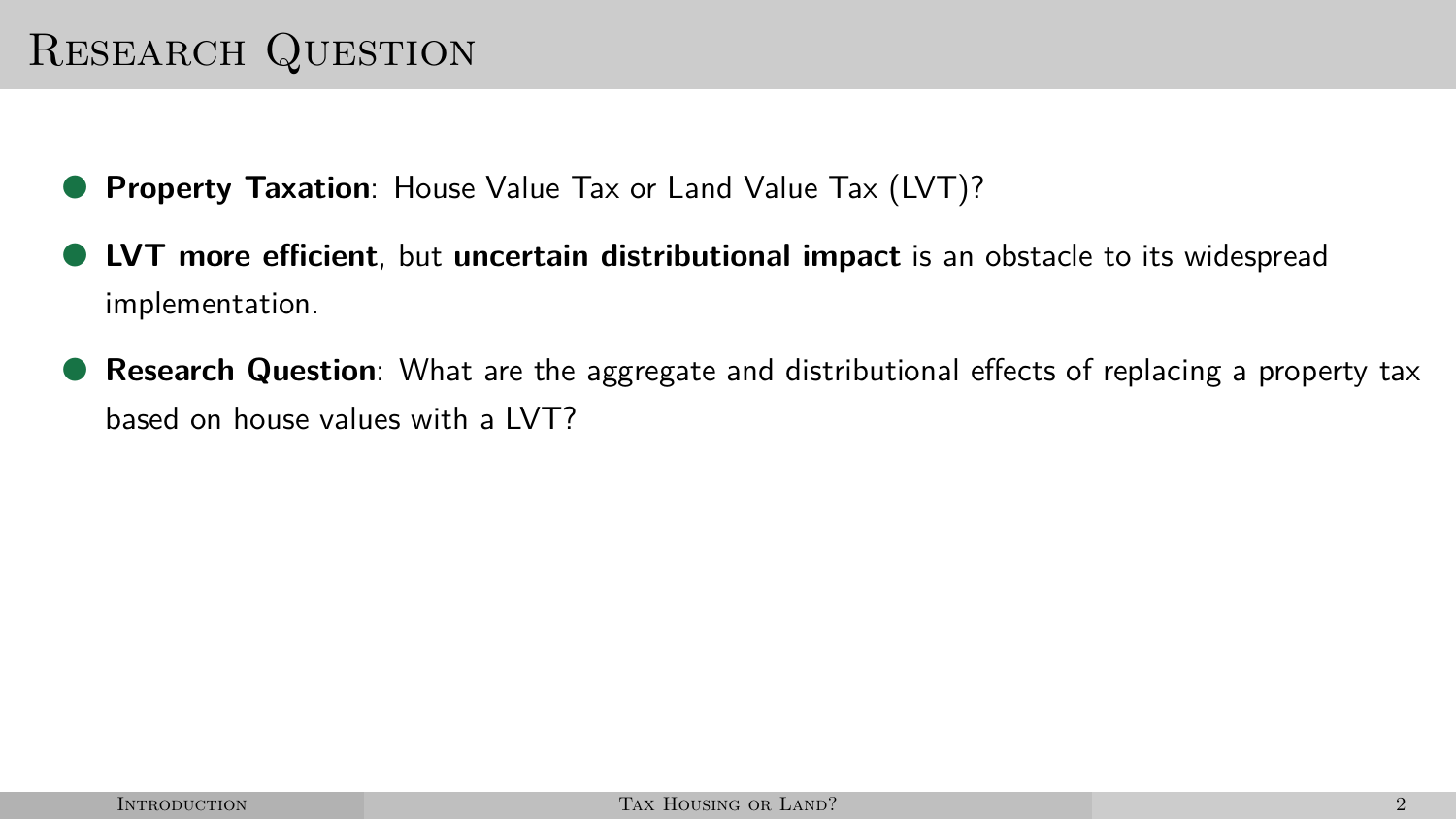# Research Question

- **Property Taxation:** House Value Tax or Land Value Tax (LVT)?
- **LVT more efficient**, but **uncertain distributional impact** is an obstacle to its widespread implementation.
- **Research Question**: What are the aggregate and distributional effects of replacing a property tax based on house values with a LVT?
- **This project**:
	- $\bigcirc$  We offer new empirical evidence on the distributional impact at a household level of a switch from housing taxation to LVT, building a unique data set for Germany.
	- ❍ We build the first theoretical model which incorporates both the distributional impacts and the efficiency gains from adopting a Land Value Tax.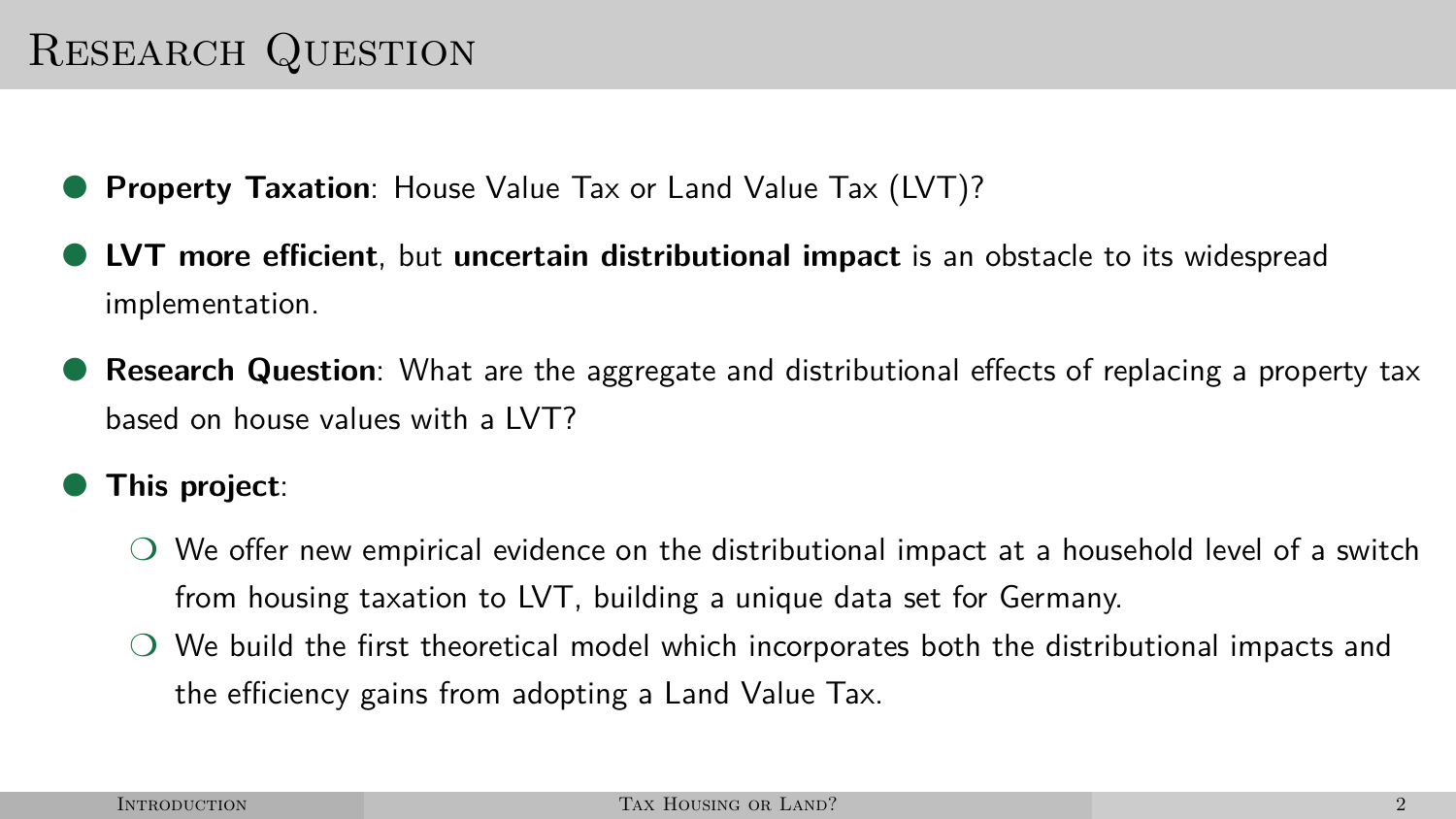### LITER ATURE

#### **Empirical**

● Papers on distributional consequences are **scarce and inconclusive** (regional analysis only):

- ❍ England and Zhao (2005): Data from New Hamphshire → **Regressive LVT**.
- ❍ Plummer (2010): Data from Texas → **Progressive LVT**.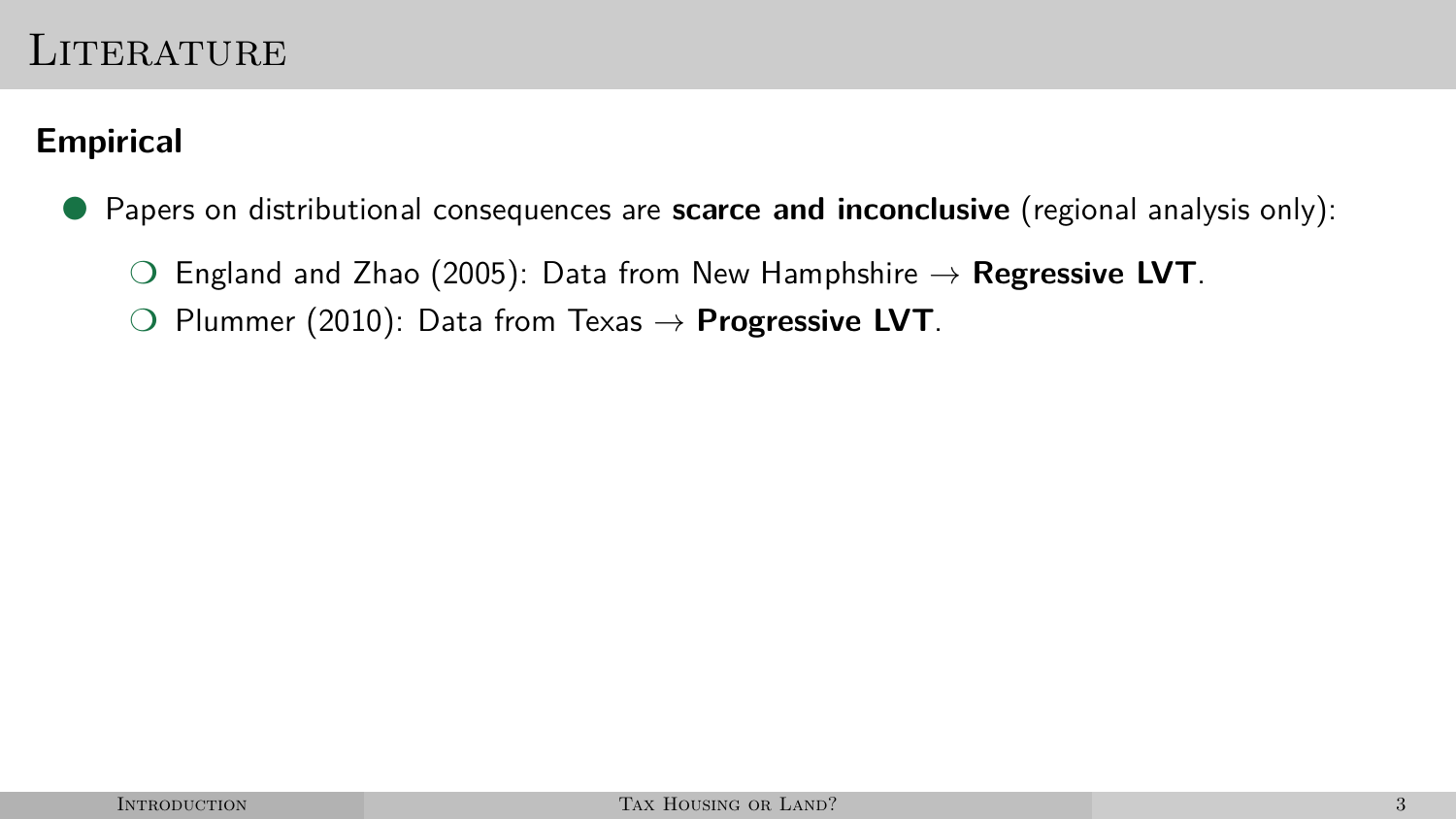### LITERATURE

#### **Empirical**

● Papers on distributional consequences are **scarce and inconclusive** (regional analysis only):

- ❍ England and Zhao (2005): Data from New Hamphshire → **Regressive LVT**.
- ◯ Plummer (2010): Data from Texas  $\rightarrow$  **Progressive LVT**.
- We **contribute to the literature** by performing the first household level analysis based on official land value estimates.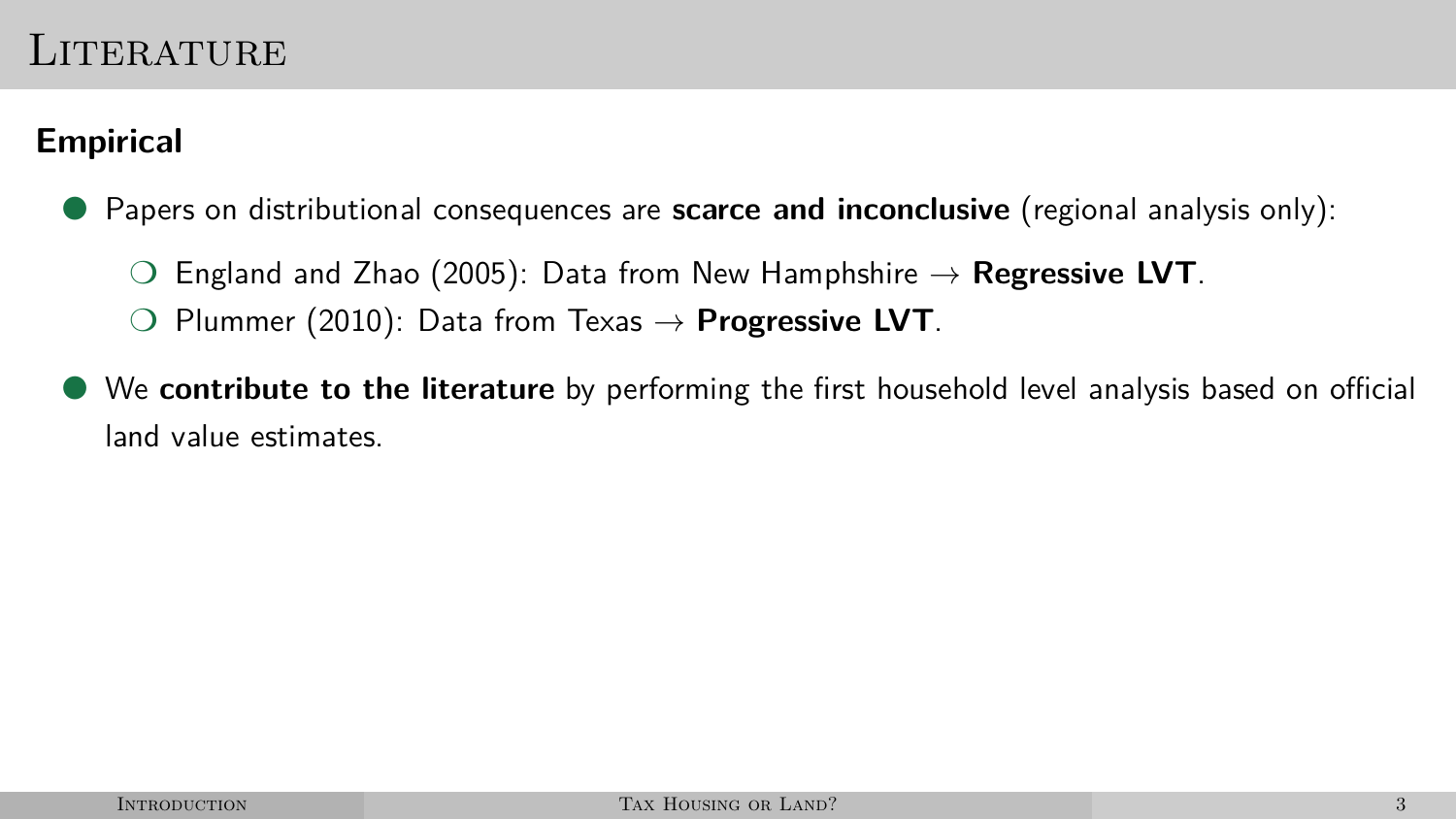### LITER ATURE

#### **Empirical**

● Papers on distributional consequences are **scarce and inconclusive** (regional analysis only):

- England and Zhao (2005): Data from New Hamphshire  $\rightarrow$  **Regressive LVT**.
- ◯ Plummer (2010): Data from Texas  $\rightarrow$  **Progressive LVT**.
- We **contribute to the literature** by performing the first household level analysis based on official land value estimates.

#### **Theoretical**

● Theoretical **literature has focused on efficiency** and intergenerational inequality (OLG models).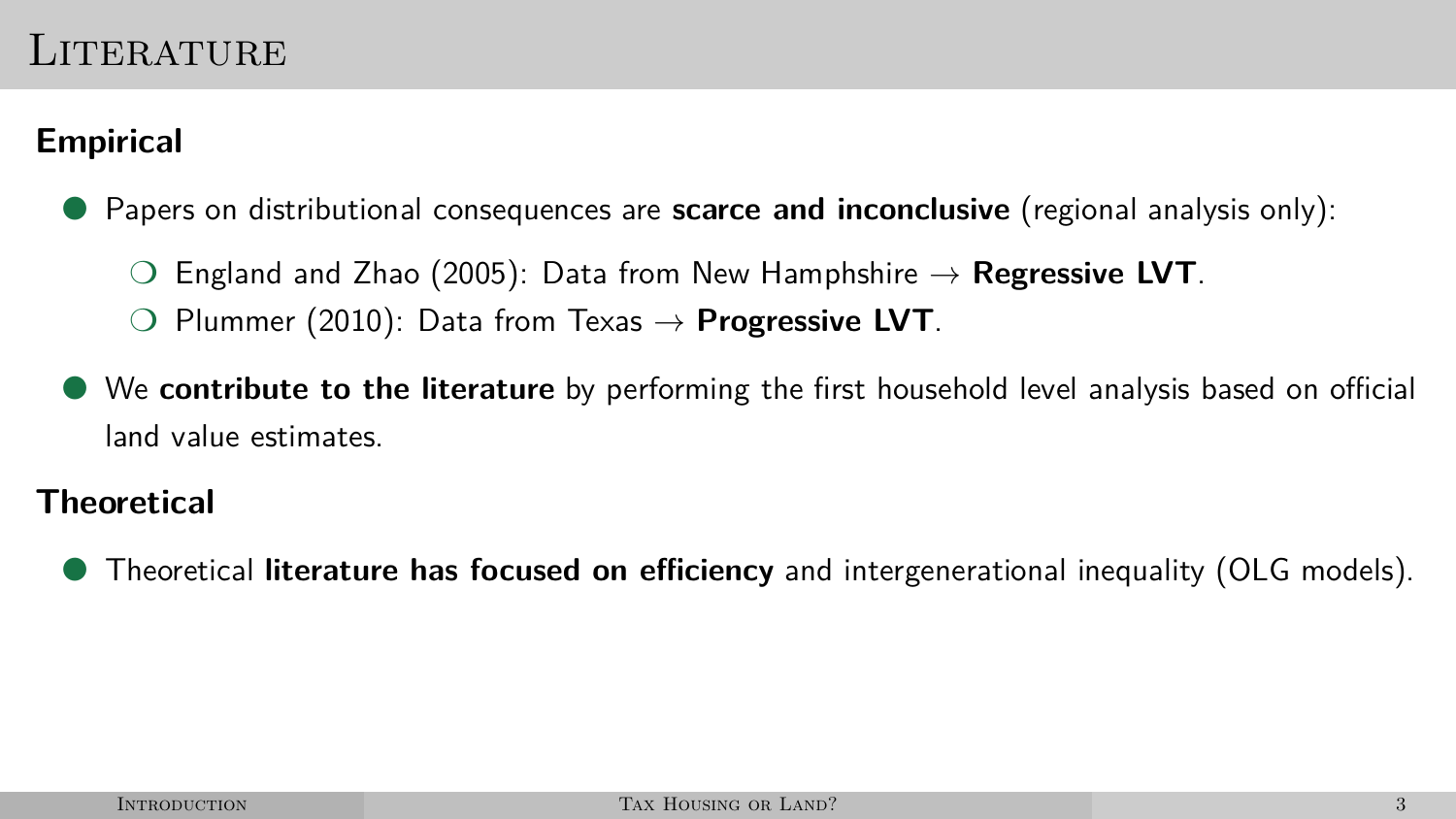#### **Empirical**

● Papers on distributional consequences are **scarce and inconclusive** (regional analysis only):

- England and Zhao (2005): Data from New Hamphshire  $\rightarrow$  **Regressive LVT**.
- ◯ Plummer (2010): Data from Texas  $\rightarrow$  **Progressive LVT**.
- We **contribute to the literature** by performing the first household level analysis based on official land value estimates.

#### **Theoretical**

- Theoretical **literature has focused on efficiency** and intergenerational inequality (OLG models).
- We **contribute to the literature** by building the first model which replicates our novel empirical findings and allows for policy experiments which captures efficiency-equity trade-off in a model with heterogeneous households and regions.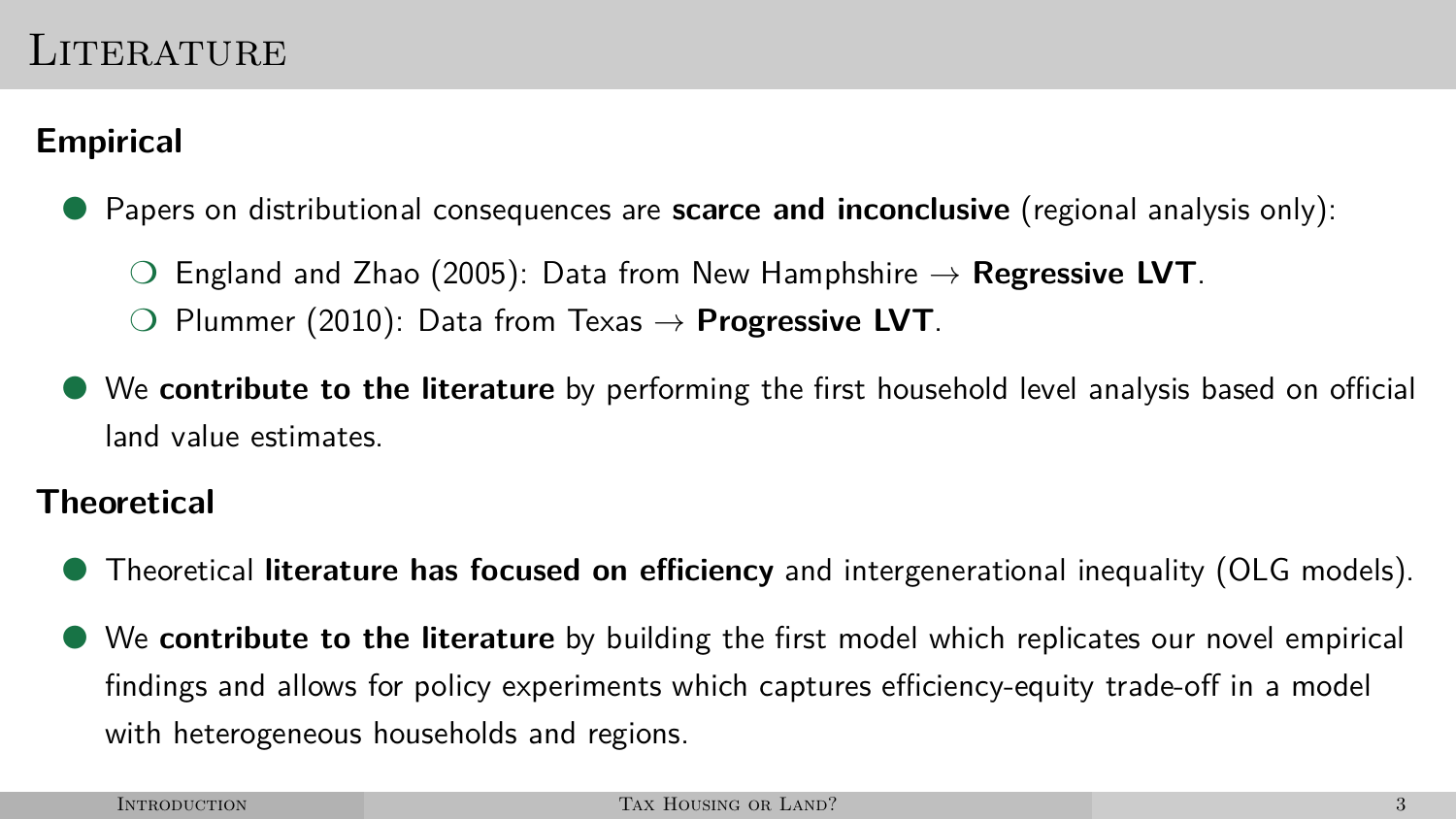#### **Empirical**

- ❍ Average **land value share** is 33% with **substantial dispersion**, between and within regions.
- ❍ We find **potential for substantial differences in tax burdens** under the different regimes.
- ❍ Concerning **relation with income**, we find a revenue neutral switch to a LVT to be slightly regressive (in partial equilibrium).

#### ● **Model**

- ❍ Switch to a land tax leads to **more investment** in structures and **lower housing rents**, benefiting renters.
- ❍ **Slight regressive tendency** for landowners. **Most landowners benefit** or are mostly unaffected.
- Social welfare improves with a land tax.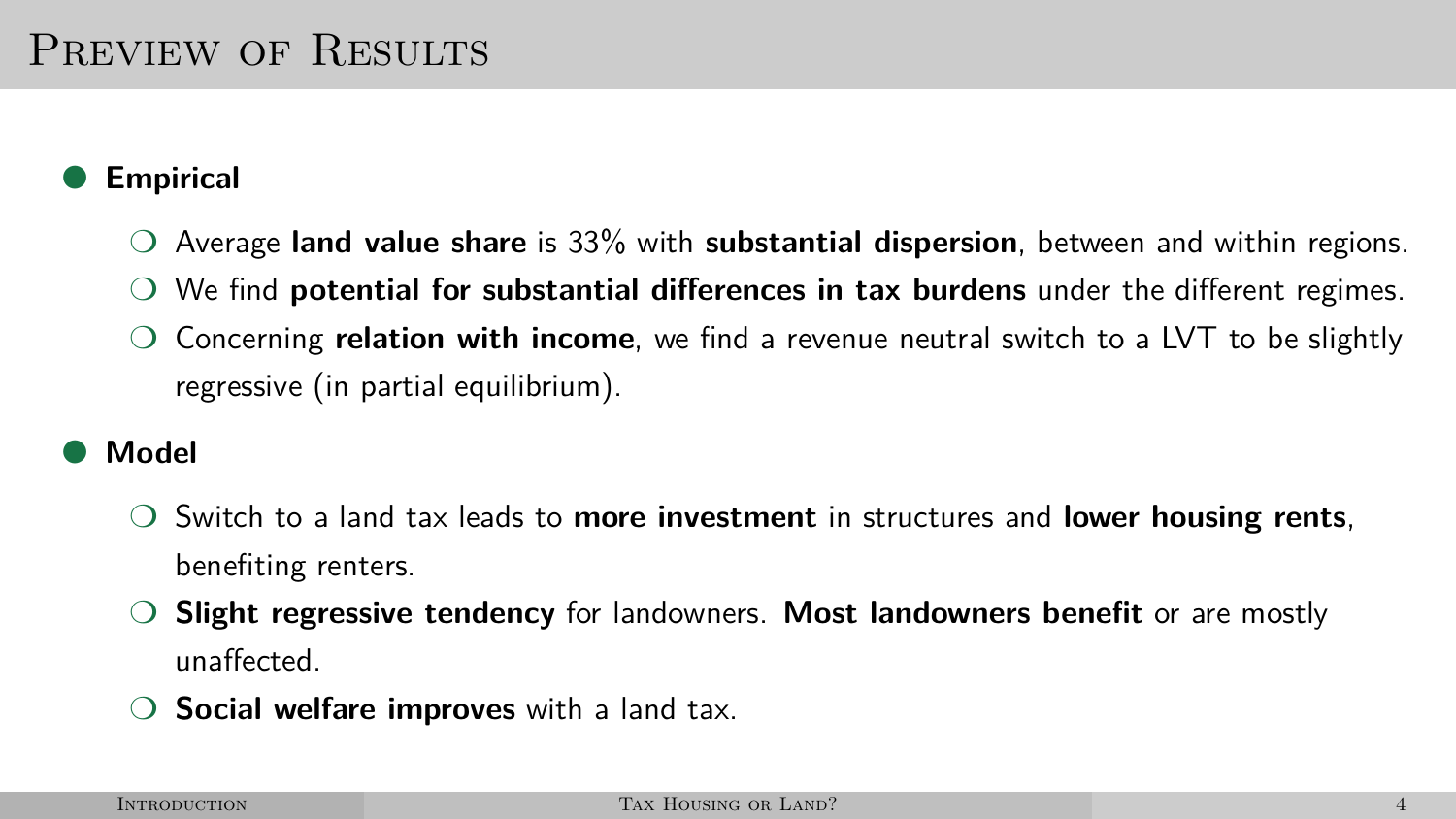### <span id="page-10-0"></span> $DATA$



- Start from German Household Survey (SOEP) for **2017** and expand it with
	- ❍ **Land value data** (Bodenrichtwerte): euros per square meter.
	- ❍ **Lot data** (ALKIS).
	- ❍ **Municipal data**: Tax revenues.

FIGURE: Land value data for the city of Dusseldorf in  $\epsilon$  per  $m^2$ . Log scale.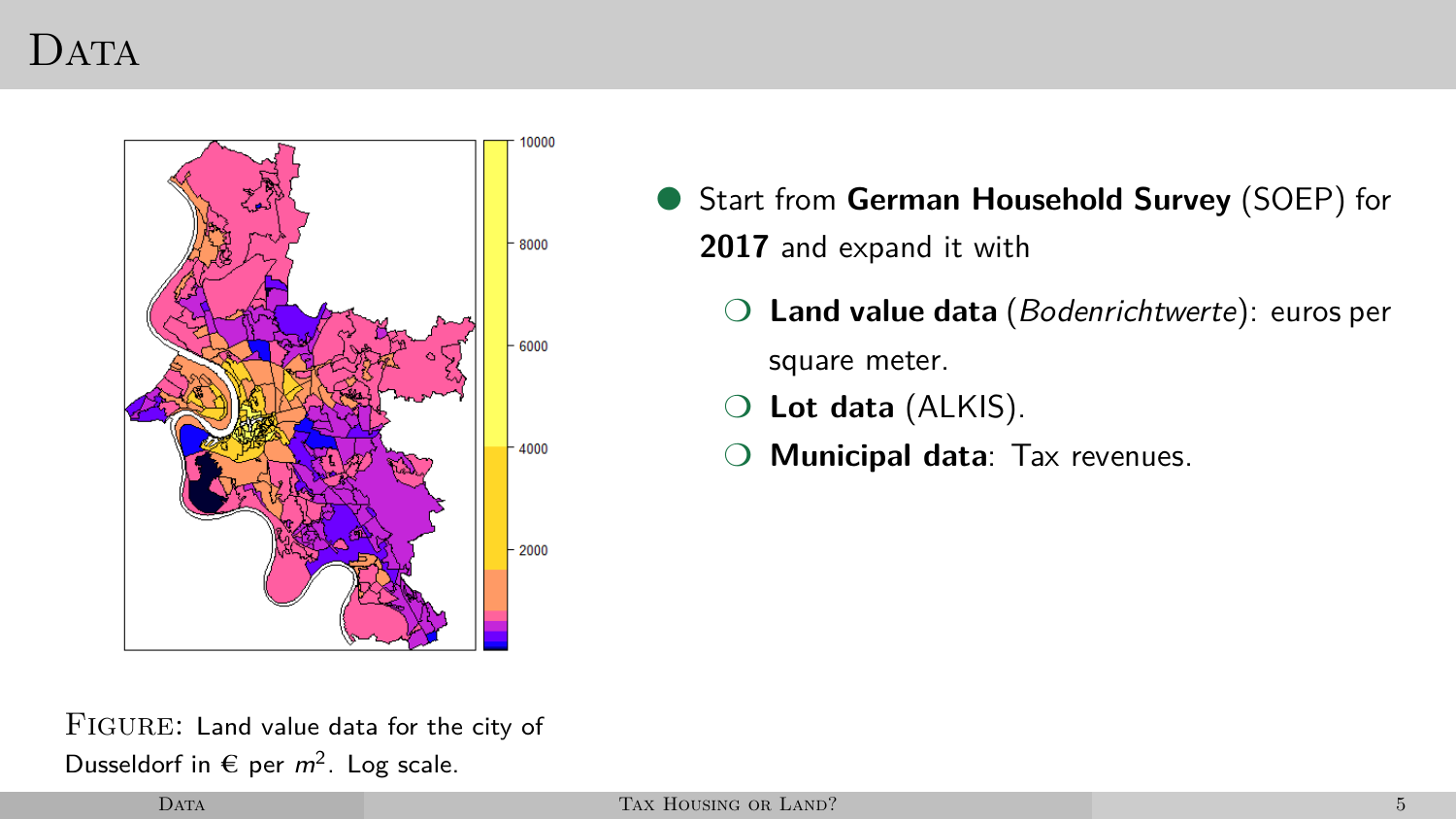### $DATA$



- Start from German Household Survey (SOEP) for **2017** and expand it with
	- ❍ **Land value data** (Bodenrichtwerte): euros per square meter.
	- ❍ **Lot data** (ALKIS).
	- ❍ **Municipal data**: Tax revenues.
- $\bullet$  Data on five German States  $\rightarrow$  Condition on primary residences of **homeowners**

FIGURE: Land value data for the city of Dusseldorf in  $\epsilon$  per  $m^2$ . Log scale.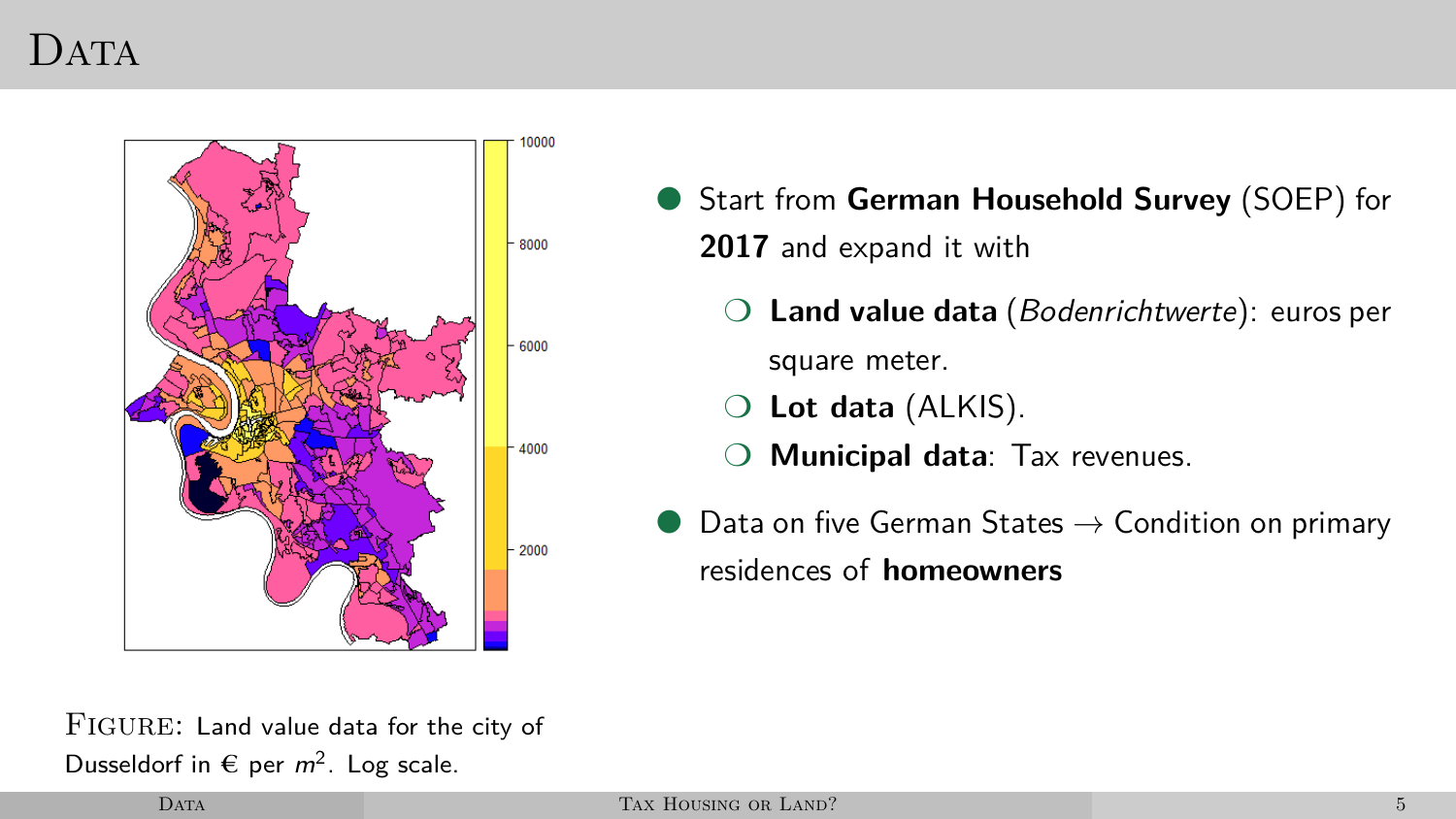## $\Gamma$ ATA



FIGURE: Land value data for the city of Dusseldorf in  $\epsilon$  per  $m^2$ . Log scale.

- Start from German Household Survey (SOEP) for **2017** and expand it with
	- ❍ **Land value data** (Bodenrichtwerte): euros per square meter.
	- ❍ **Lot data** (ALKIS).
	- ❍ **Municipal data**: Tax revenues.
- $\bullet$  Data on five German States  $\rightarrow$  Condition on primary residences of **homeowners**
- **Geographically match** the location of each household in the survey to its respective land value and lot characteristics.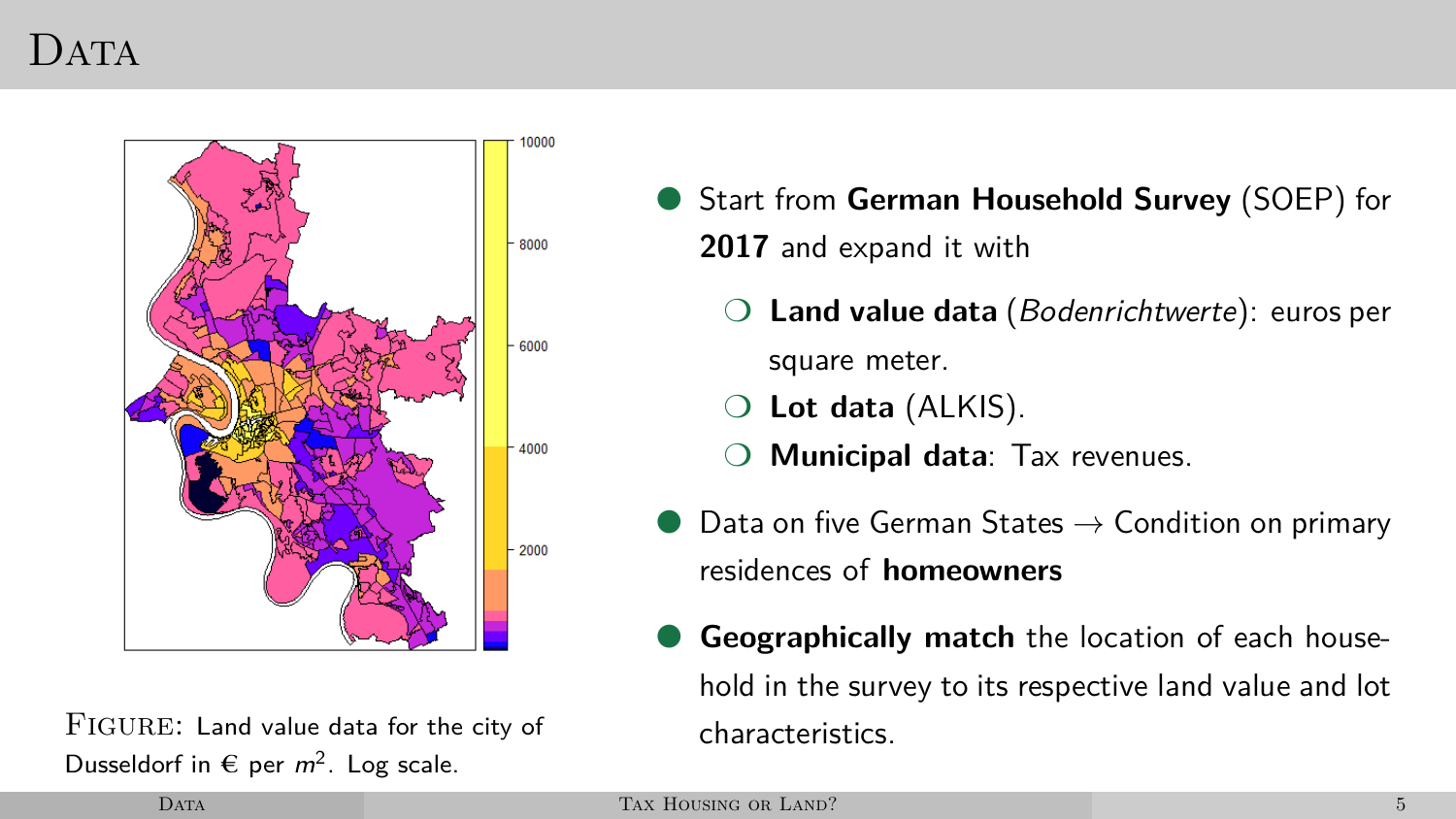# <span id="page-13-0"></span>Regional Results



FIGURE: Map of Average Municipality Land Prices for the German states in sample.

- Large **regional heterogeneity** in average land values.
- **Exponential** growth in cities (and within cities)
- Total land value is 1.5¤ trillion, **1.2 times**  $GDP \rightarrow$  Annual land rents between 4 and 10% of output in developed nations.
	- 90% is non-agricultural land.
	- Average revenue revenue land value tax rates are 0.6% on average.

Log scale.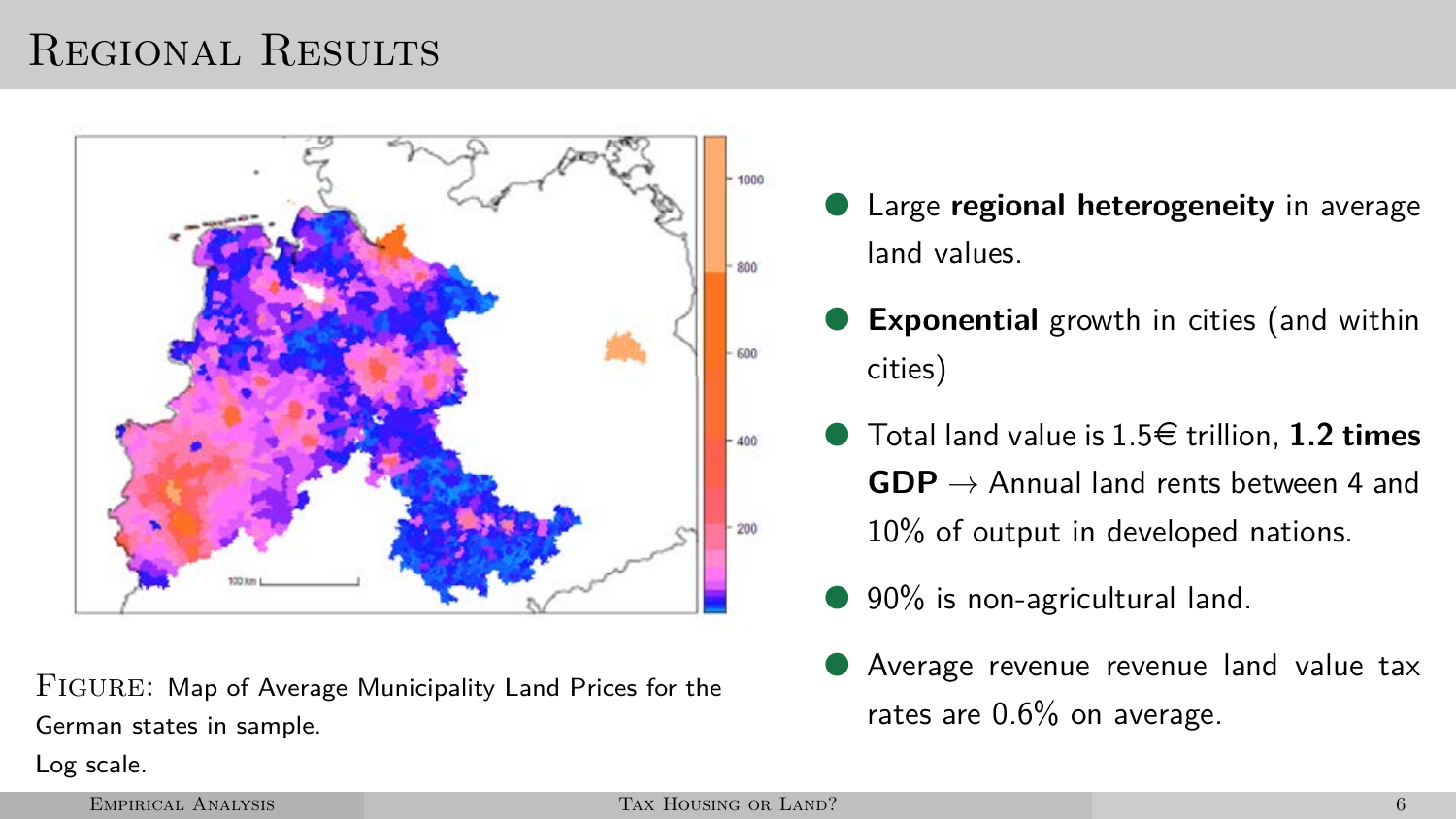### DISTRIBUTIONAL RESULTS

<span id="page-14-0"></span>

- Land values are more concentrated than House values.
- Average Land Value Share (LVS) of full sample is 33% (regional heterogeneity).

FIGURE: Histogram of Land Value Share at household level. Vertical led line represents average of full sample.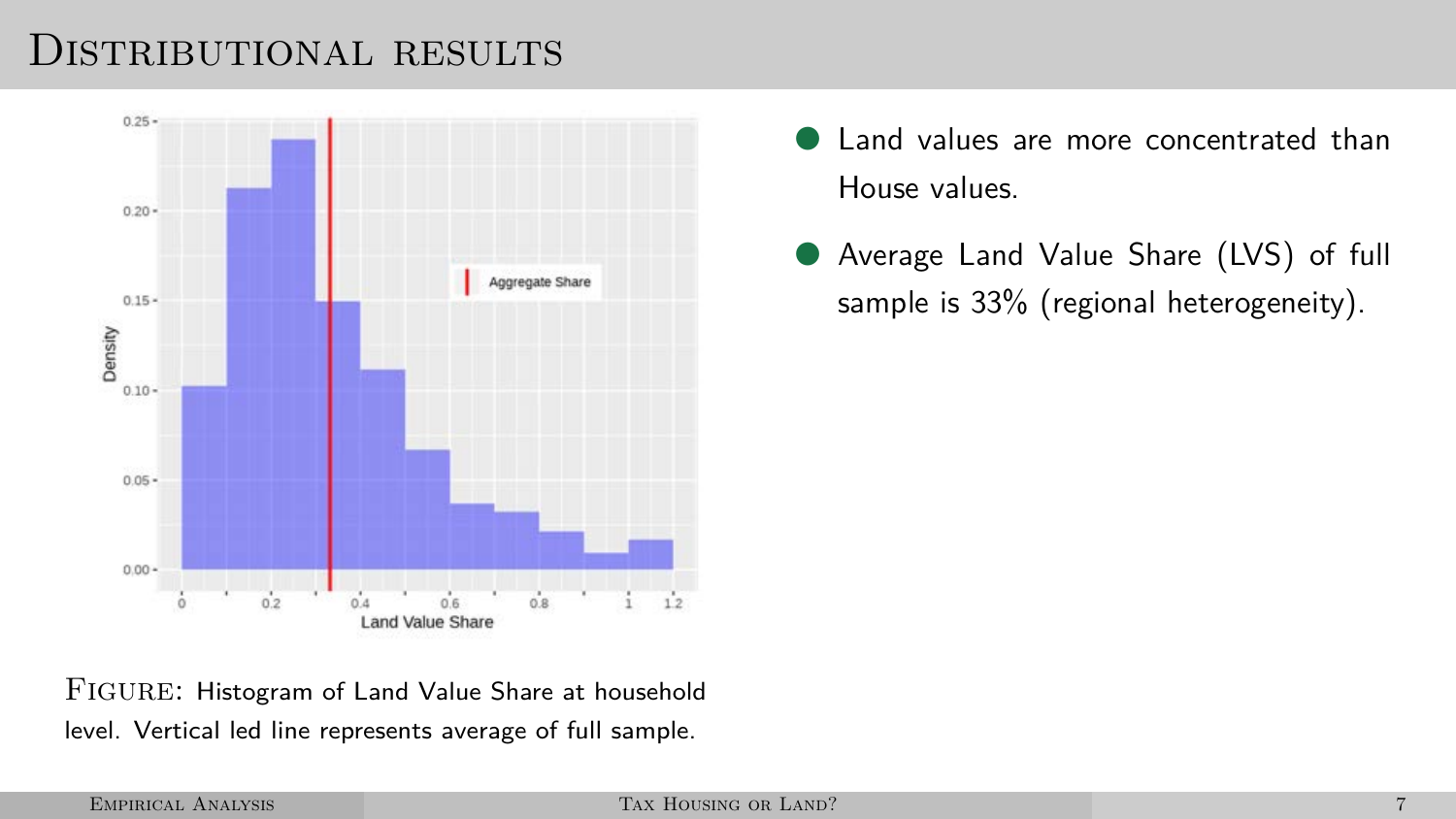### DISTRIBUTIONAL RESULTS



- Land values are more concentrated than House values.
- Average Land Value Share (LVS) of full sample is 33% (regional heterogeneity).
- Substantial dispersion  $\rightarrow$  potential for large changes in tax burden.

FIGURE: Histogram of Land Value Share at household level. Vertical led line represents average of full sample.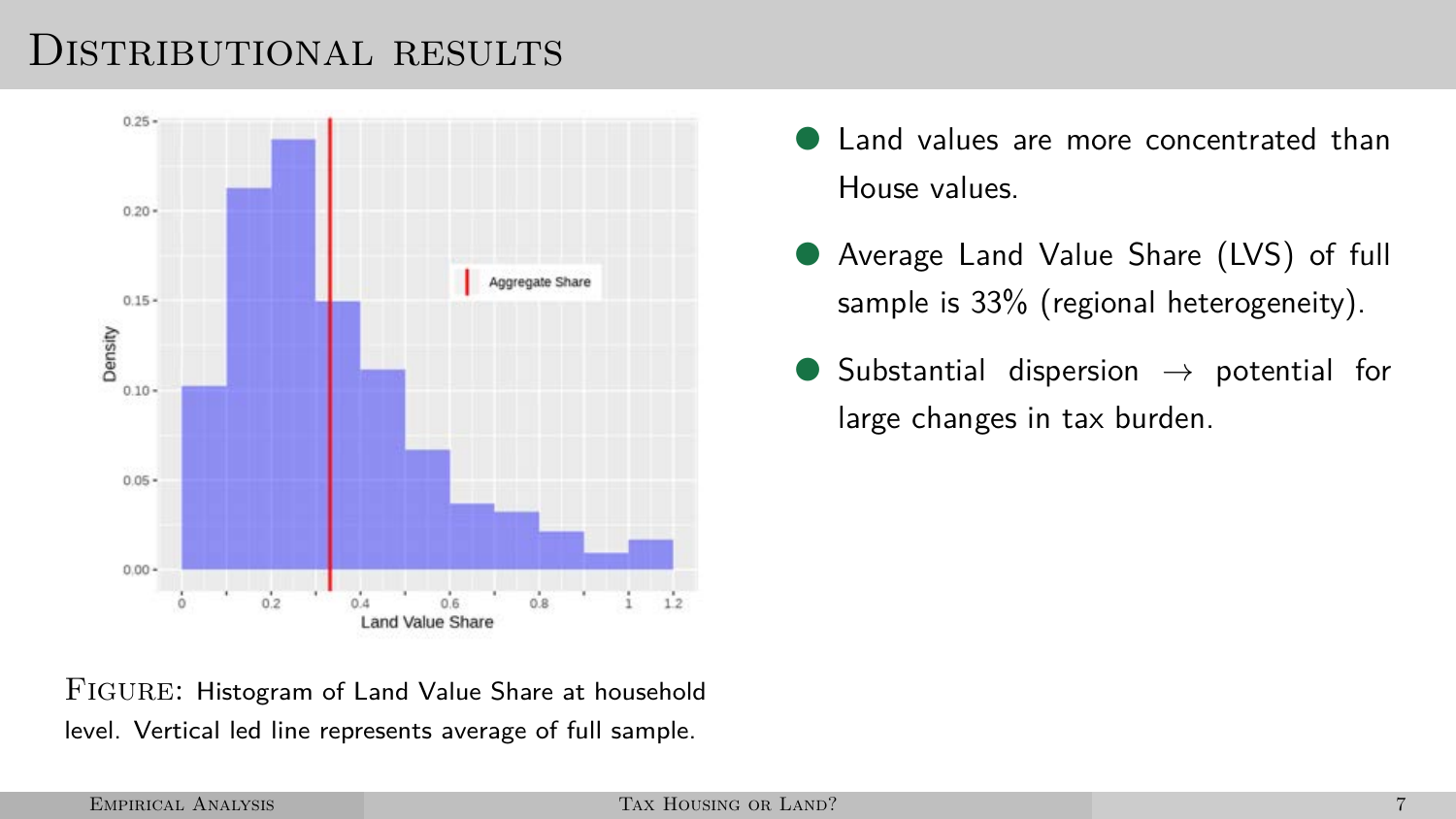### DISTRIBUTIONAL RESULTS



Figure: Histogram of Land Value Share at household level. Vertical led line represents average of full sample.

- Land values are more concentrated than House values.
- Average Land Value Share (LVS) of full sample is 33% (regional heterogeneity).
- Substantial dispersion  $\rightarrow$  potential for large changes in tax burden.
- Novel findings on LVS
	- $\bigcirc$  Large heterogeneity within region.
	- ❍ Substantial dispersion within income level.
	- Negative correlation with income within region.  $\rightarrow$  **Equity cost.** [More](#page-38-0)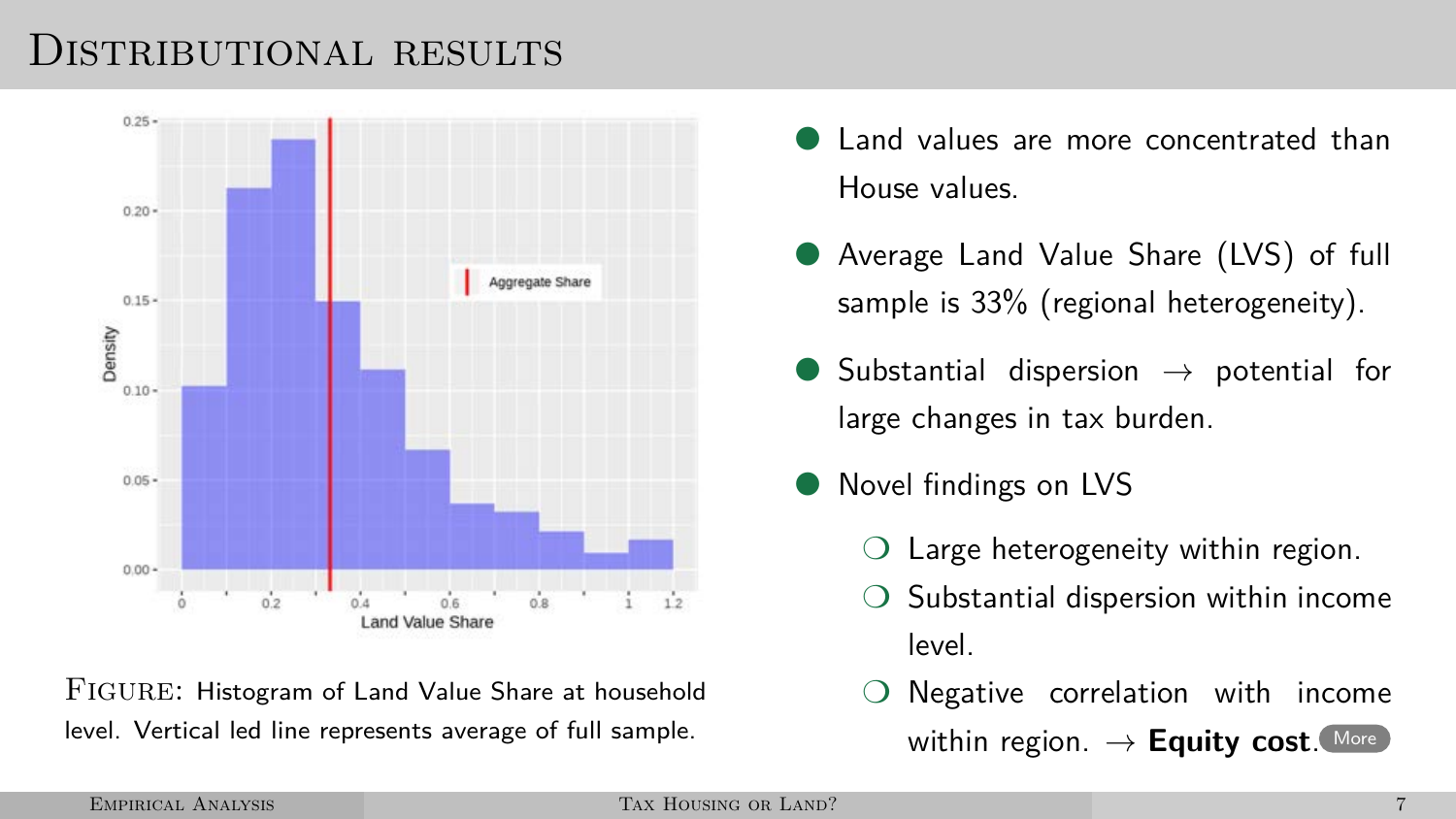# <span id="page-17-0"></span>Model Overview

● **Purpose**: Include general equilibrium effects and renters to capture potential Efficiency-Equity trade-off.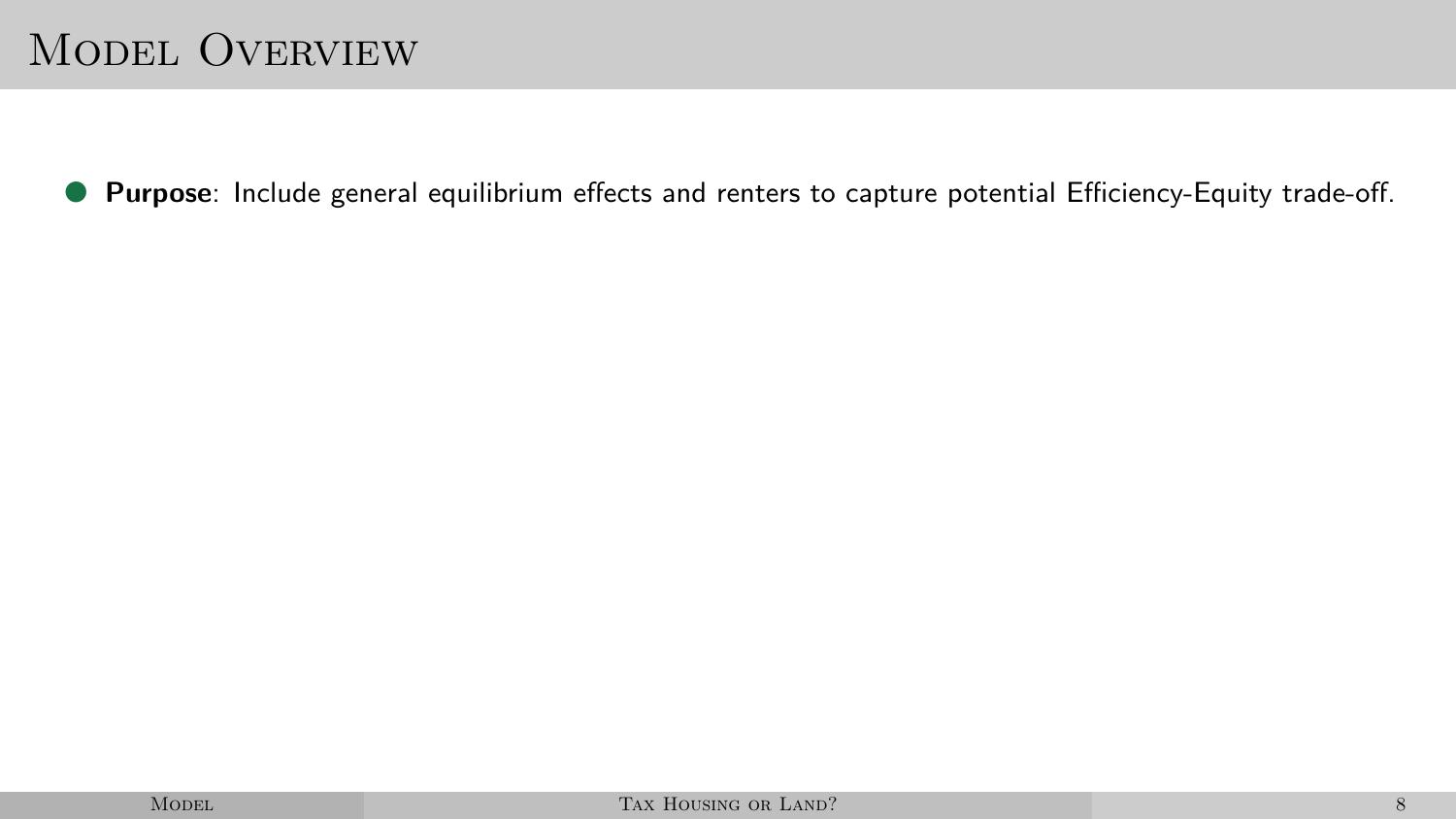# Model Overview

- Purpose: Include general equilibrium effects and renters to capture potential Efficiency-Equity trade-off.
- **Infinitely lived** agents.
- **3 sectors**: Consumption good (tradable), Housing and Structures (non-tradable).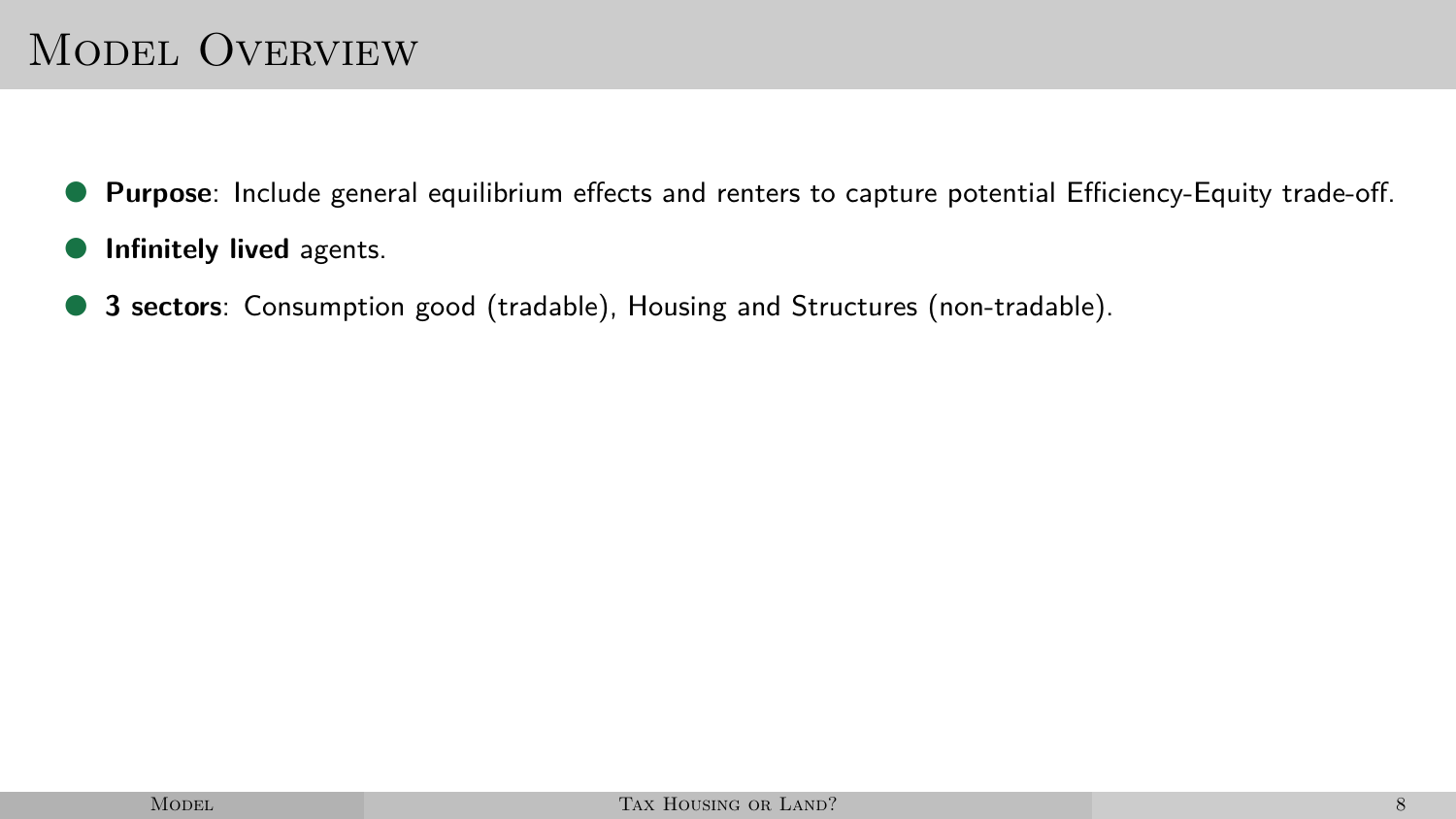# MODEL OVERVIEW

- **Purpose**: Include general equilibrium effects and renters to capture potential Efficiency-Equity trade-off.
- **Infinitely lived** agents.
- **3 sectors**: Consumption good (tradable), Housing and Structures (non-tradable).
- **2 heterogeneous regions** (different size and productivity levels).
	- ❍ Common market for consumption good (numeraire). All other markets are regional.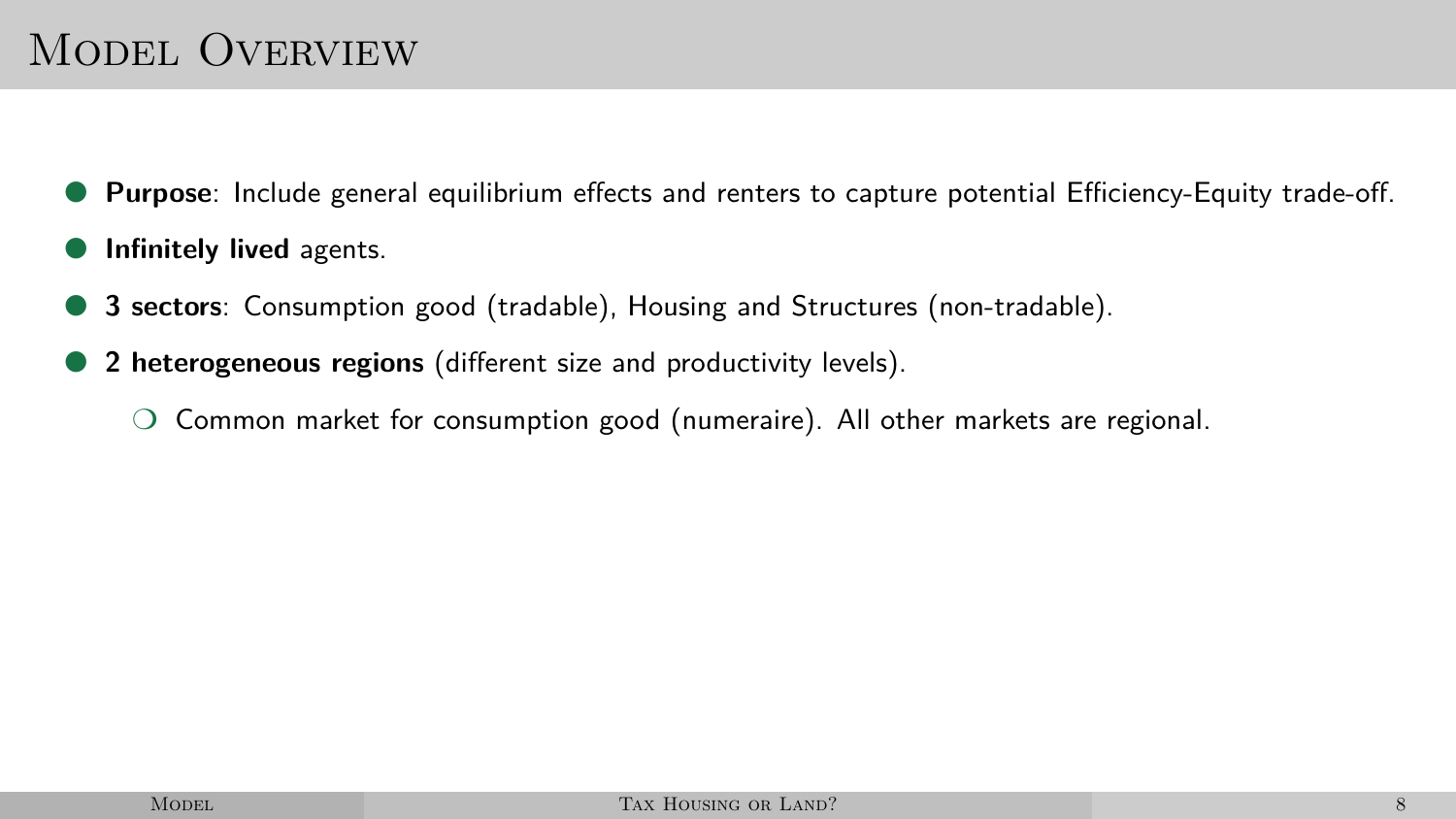# MODEL OVERVIEW

- **Purpose**: Include general equilibrium effects and renters to capture potential Efficiency-Equity trade-off.
- **Infinitely lived** agents.
- **3 sectors**: Consumption good (tradable), Housing and Structures (non-tradable).
- **2 heterogeneous regions** (different size and productivity levels).
	- ❍ Common market for consumption good (numeraire). All other markets are regional.
- Capital supplied at **exogenous interest rate** from international markets.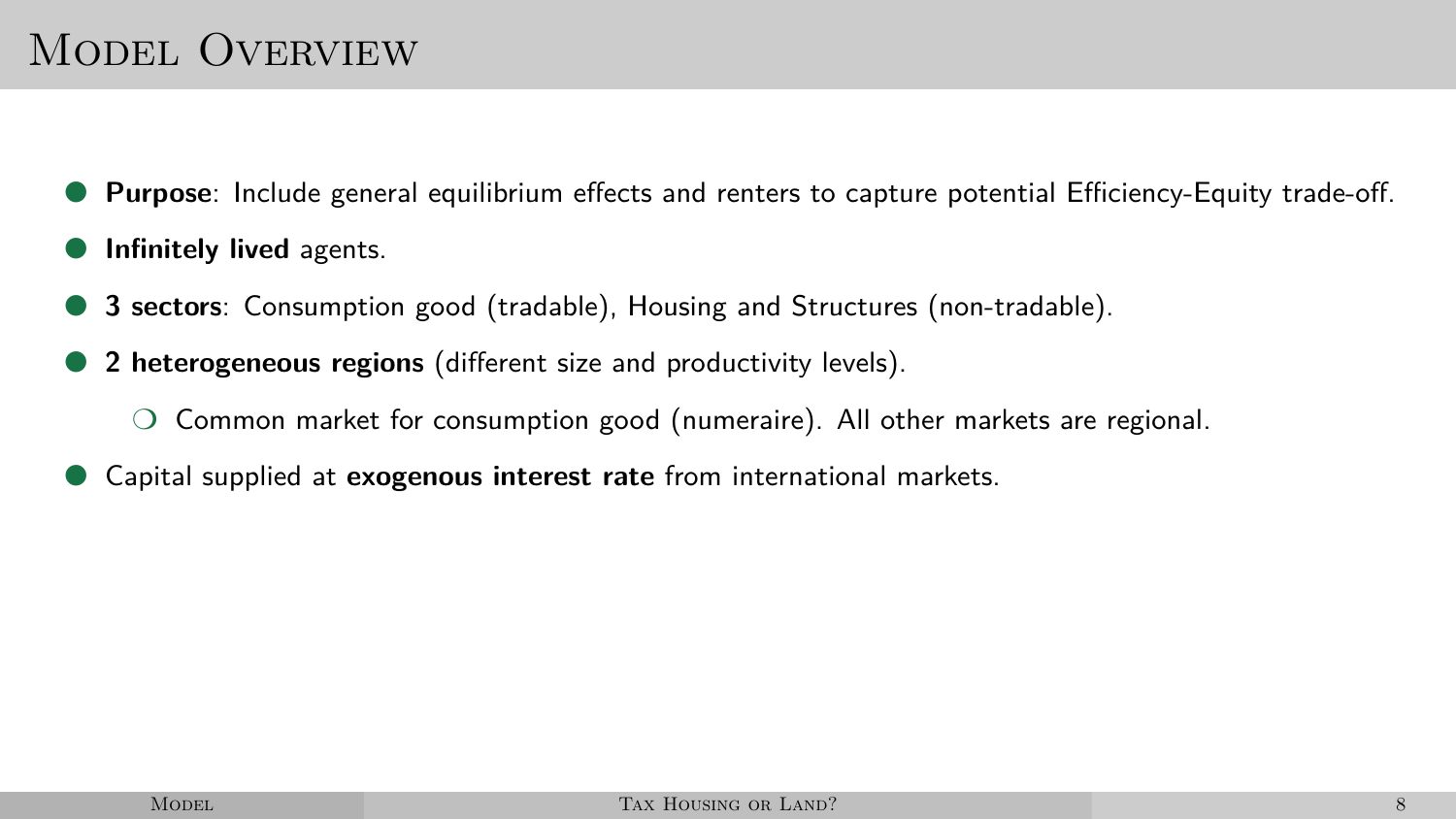# MODEL OVERVIEW

- **Purpose**: Include general equilibrium effects and renters to capture potential Efficiency-Equity trade-off.
- **Infinitely lived** agents.
- **3 sectors**: Consumption good (tradable), Housing and Structures (non-tradable).
- 2 **heterogeneous regions** (different size and productivity levels).
	- ❍ Common market for consumption good (numeraire). All other markets are regional.
- Capital supplied at **exogenous interest rate** from international markets.
- **Land in fixed supply** within each region z:  $T_{L,z} + T_{F,z} = T_z$ 
	- Exogenous share of land held by a housing firm ( $T_F$ ) which rents housing to renter households and consumption good firm.
	- $\bigcirc$  Rest of land held by landowner households  $(T_L)$ .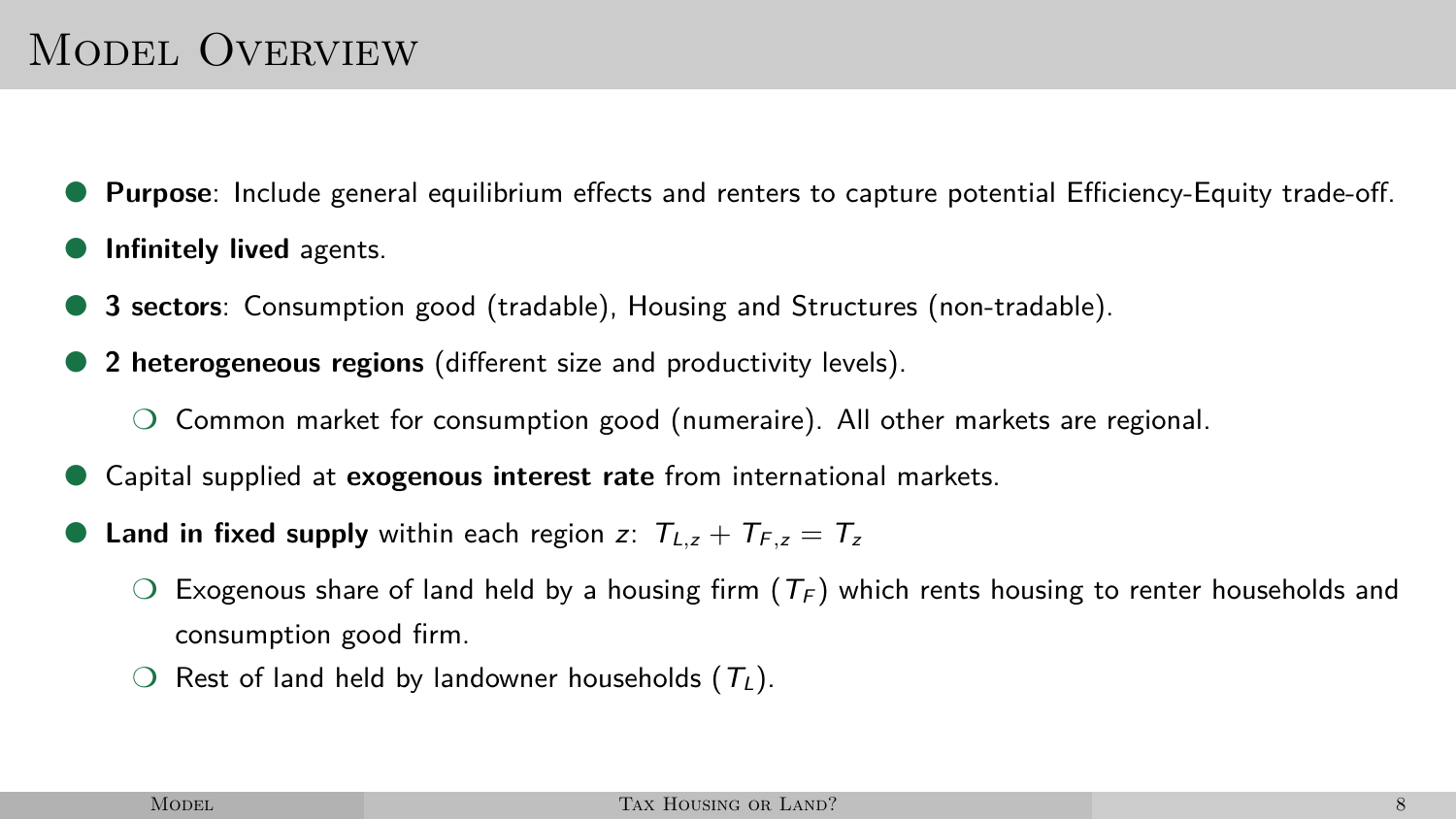<span id="page-22-0"></span>● **Inelastic labor** supply. Eat consumption good and housing.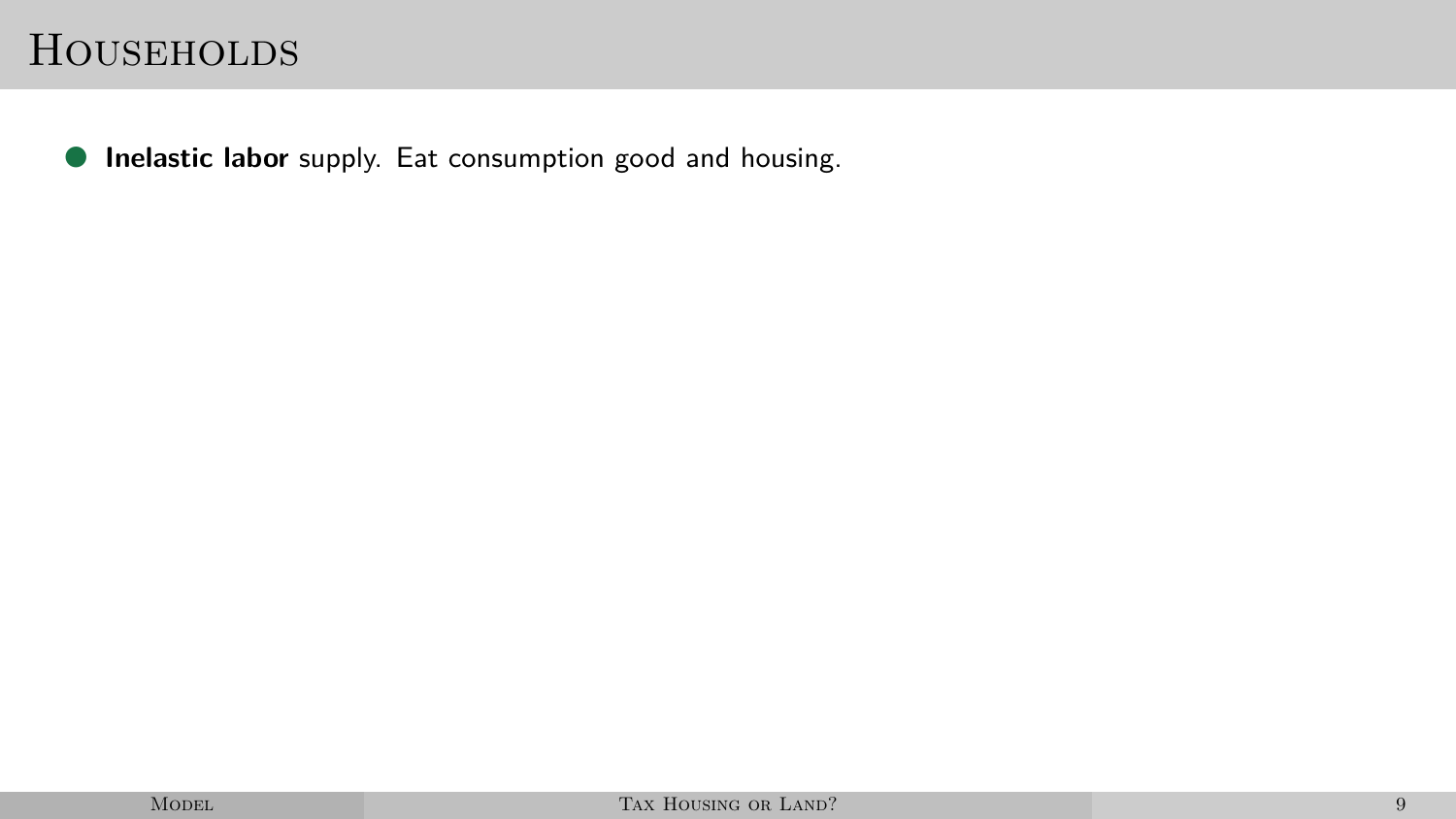- **Inelastic labor** supply. Eat consumption good and housing.
- 2 main types:
	- $\bigcirc$  Renters  $(R)$ : homogeneous
	- $\bigcirc$  Landowners (L): heterogeneous (productivity, land holdings, 5 levels each).
- **Renters** don't own land. **Buy housing services** from a housing firm.
- **Landowners** own some exogenous level of land which they combine with structures to **produce housing**.
	- ❍ Land is exogenously distributed to replicate heterogeneous land value shares (LVS) across households seen empirically.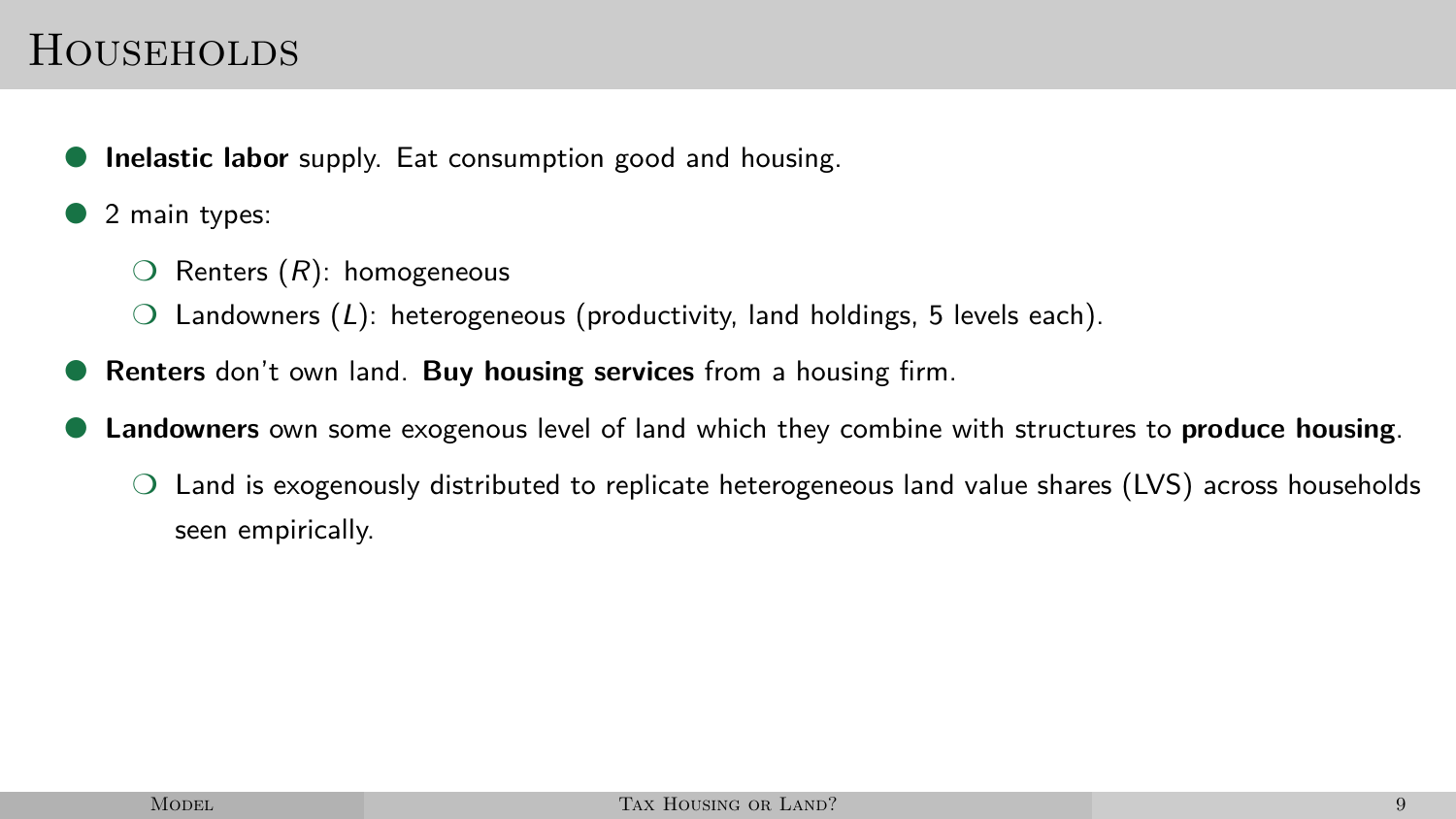- **Inelastic labor** supply. Eat consumption good and housing.
- 2 main types:
	- $\bigcirc$  Renters  $(R)$ : homogeneous
	- $\bigcirc$  Landowners (L): heterogeneous (productivity, land holdings, 5 levels each).
- **Renters** don't own land. **Buy housing services** from a housing firm.
- **Landowners** own some exogenous level of land which they combine with structures to **produce housing**.
	- ❍ Land is exogenously distributed to replicate heterogeneous land value shares (LVS) across households seen empirically.
- **Fixed total share of Renters and Landowners** in the economy spread across the two regions. **Renters can move** between regions; **Landowners cannot**.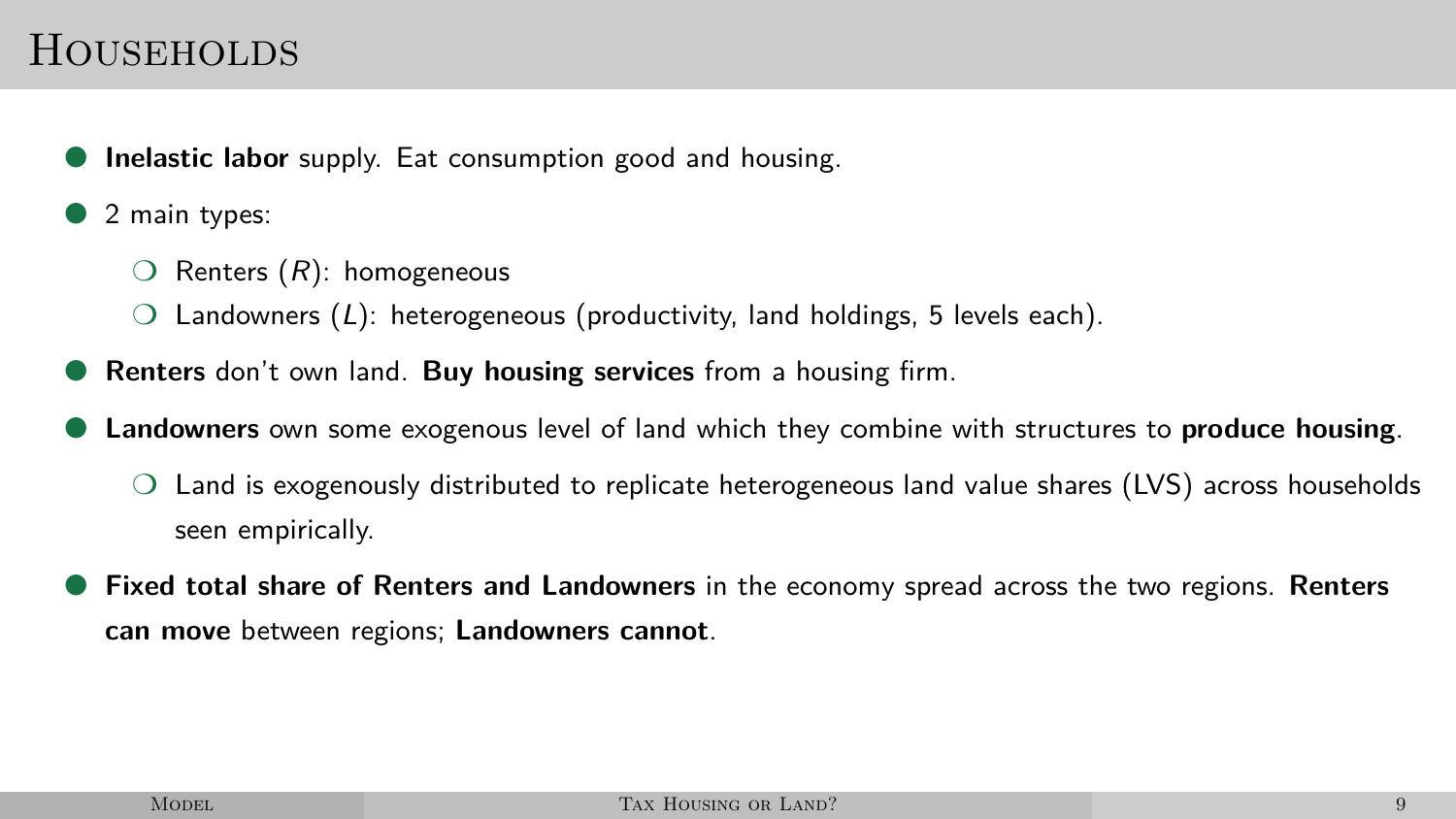- **Inelastic labor** supply. Eat consumption good and housing.
- 2 main types:
	- $\bigcirc$  Renters  $(R)$ : homogeneous
	- $\bigcirc$  Landowners (L): heterogeneous (productivity, land holdings, 5 levels each).
- **Renters** don't own land. **Buy housing services** from a housing firm.
- **Landowners** own some exogenous level of land which they combine with structures to **produce housing**.
	- ❍ Land is exogenously distributed to replicate heterogeneous land value shares (LVS) across households seen empirically.
- **Fixed total share of Renters and Landowners** in the economy spread across the two regions. **Renters can move** between regions; **Landowners cannot**.
- Mechanism: House value tax increases marginal cost of structures investment (of households and housing firm) through higher tax burden, decreasing housing in the economy. Land value tax does not. [More](#page-40-0)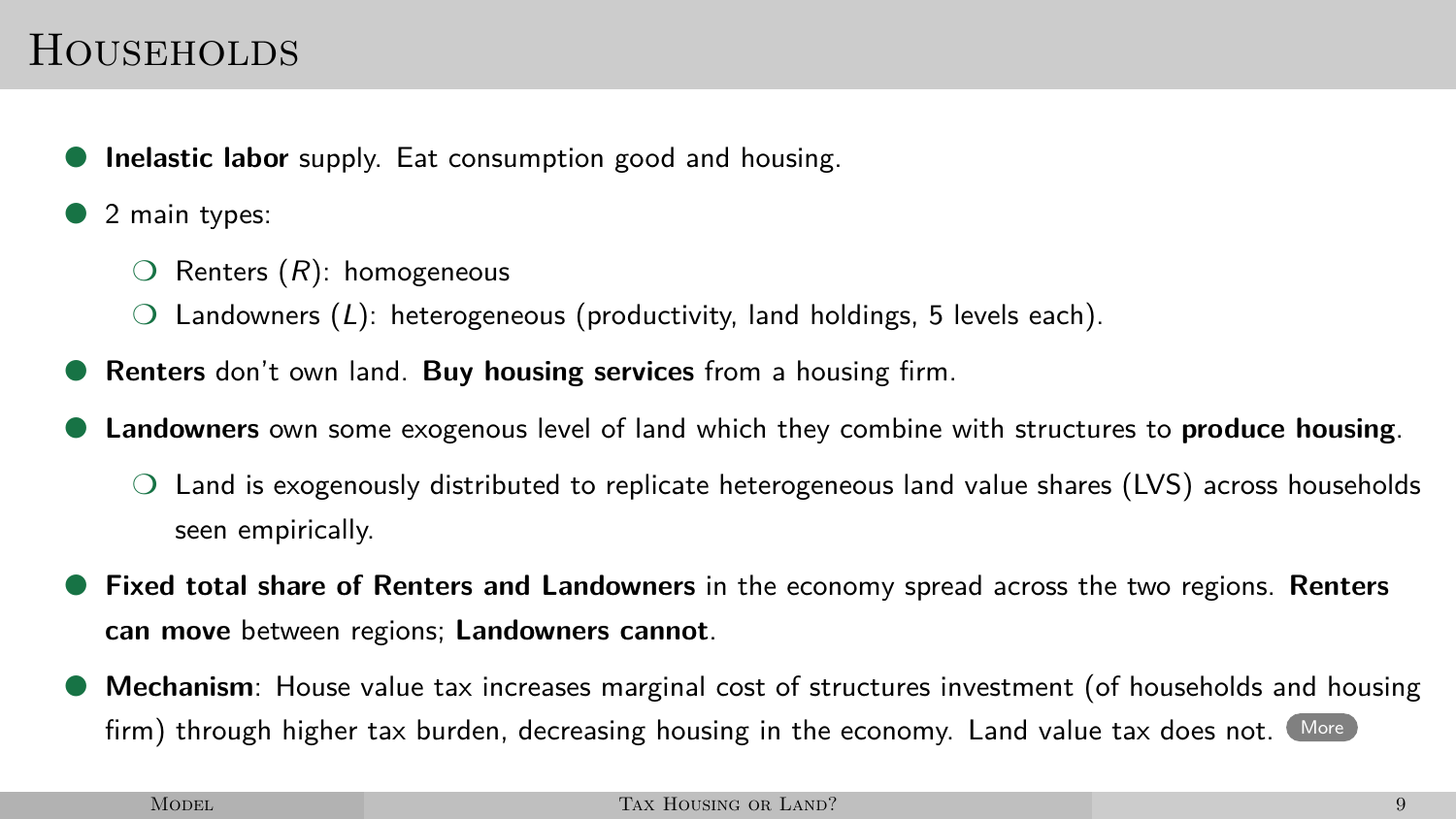<span id="page-26-1"></span><span id="page-26-0"></span>

|                        | Urban   | Rural   |
|------------------------|---------|---------|
| Prices                 |         |         |
| Wage                   | 0.28    | 0.31    |
| Price of Housing       | $-2.14$ | $-0.78$ |
| Price of Land          | $-3.59$ | 7.17    |
| Quantities             |         |         |
| Population             | $-1.30$ | 4.35    |
| Structures (Firm)      | 2.06    | 7.93    |
| Housing (Firm)         | 0.84    | 6.96    |
| Structures (Landlords) | 2.36    | 5.18    |
| Housing (Landlords)    | 1.77    | 5.04    |
| Output                 | $-0.84$ | 3.78    |
| Renters                |         |         |
| Consumption            | 0.29    | 0.11    |
| Housing                | 2.48    | 0.90    |
| Utility                | 1.11    | 0.40    |
| LVS (Landlord)         | $-3.35$ | 1.54    |

**Calibrated** to replicate main empirical findings. [More](#page-43-0)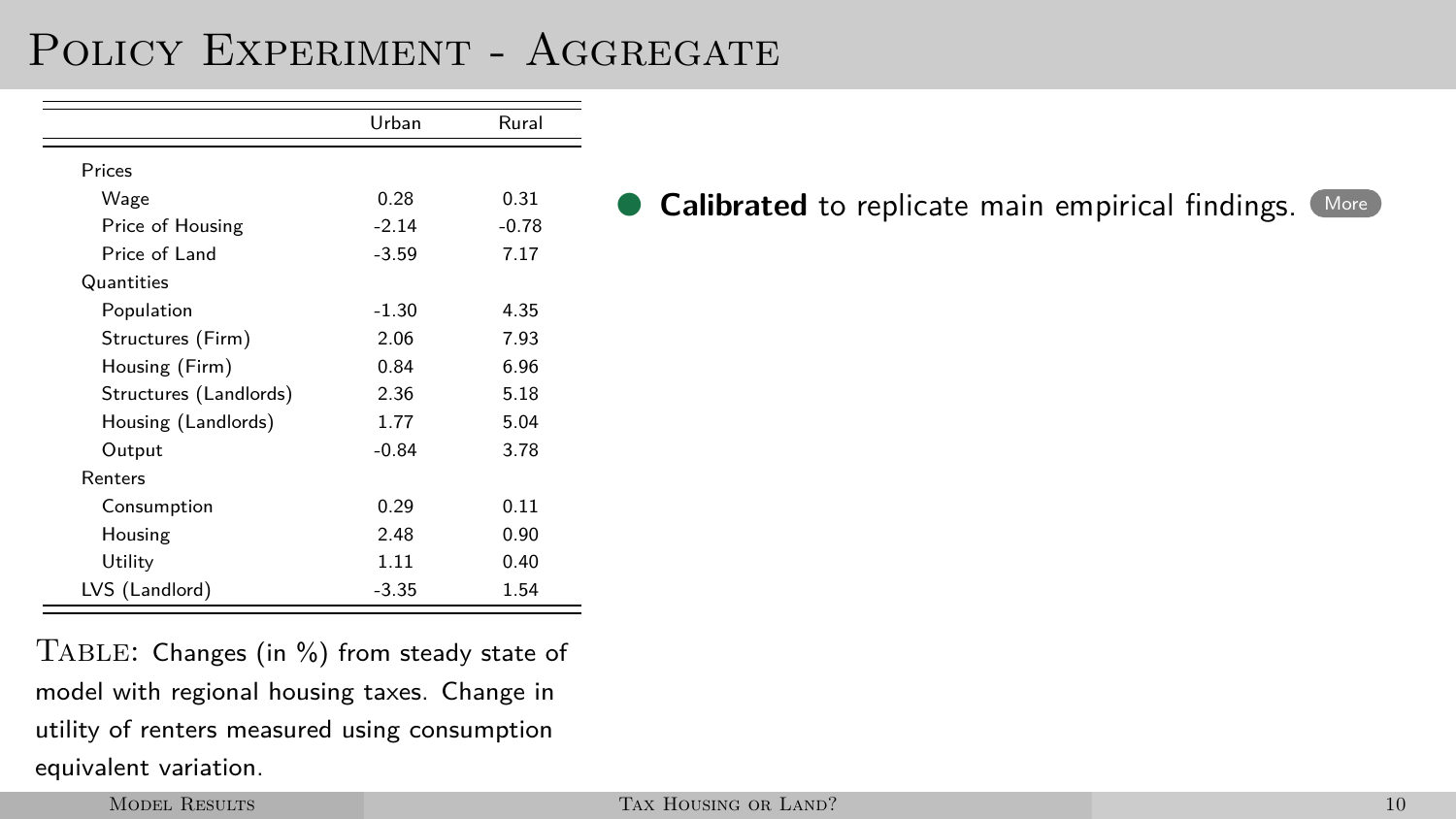|                        | Urban   | Rural   |
|------------------------|---------|---------|
| Prices                 |         |         |
| Wage                   | 0.28    | 0.31    |
| Price of Housing       | $-2.14$ | $-0.78$ |
| Price of Land          | $-3.59$ | 7.17    |
| Quantities             |         |         |
| Population             | $-1.30$ | 4.35    |
| Structures (Firm)      | 2.06    | 7.93    |
| Housing (Firm)         | 0.84    | 6.96    |
| Structures (Landlords) | 2.36    | 5.18    |
| Housing (Landlords)    | 1.77    | 5.04    |
| Output                 | $-0.84$ | 3.78    |
| Renters                |         |         |
| Consumption            | 0.29    | 0.11    |
| Housing                | 2.48    | 0.90    |
| Utility                | 1.11    | 0.40    |
| LVS (Landlord)         | $-3.35$ | 1.54    |

- **Calibrated** to replicate main empirical findings. [More](#page-43-0)
- **Policy Experiment:** Revenue neutral switch (at regional level) from housing tax to land tax.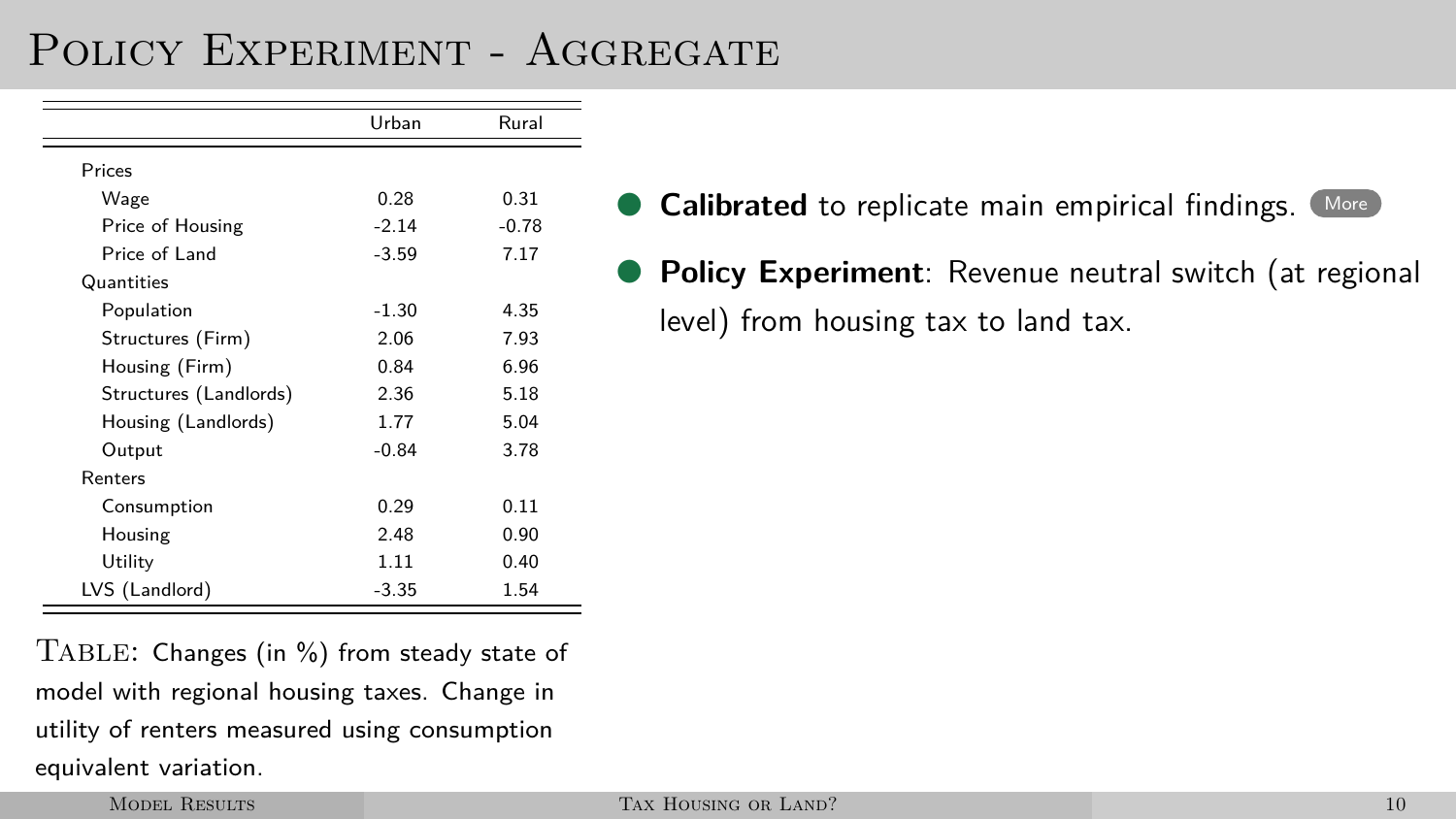|                        | Urban   | Rural   |
|------------------------|---------|---------|
| Prices                 |         |         |
| Wage                   | 0.28    | 0.31    |
| Price of Housing       | $-2.14$ | $-0.78$ |
| Price of Land          | $-3.59$ | 7.17    |
| Quantities             |         |         |
| Population             | $-1.30$ | 4.35    |
| Structures (Firm)      | 2.06    | 7.93    |
| Housing (Firm)         | 0.84    | 6.96    |
| Structures (Landlords) | 2.36    | 5.18    |
| Housing (Landlords)    | 1.77    | 5.04    |
| Output                 | $-0.84$ | 3.78    |
| Renters                |         |         |
| Consumption            | 0.29    | 0.11    |
| Housing                | 2.48    | 0.90    |
| Utility                | 1.11    | 0.40    |
| LVS (Landlord)         | $-3.35$ | 1.54    |

- **Calibrated** to replicate main empirical findings. [More](#page-43-0)
- **Policy Experiment:** Revenue neutral switch (at regional level) from housing tax to land tax.
- **Revenue neutral land tax rate** higher in rural region (11.2 vs 31%)
- **Structures investment** increases more in rural areas (land scarcity)  $\rightarrow$  same for housing
- **Migration** from urban region  $\rightarrow$  Land tax promotes re**gional convergence**.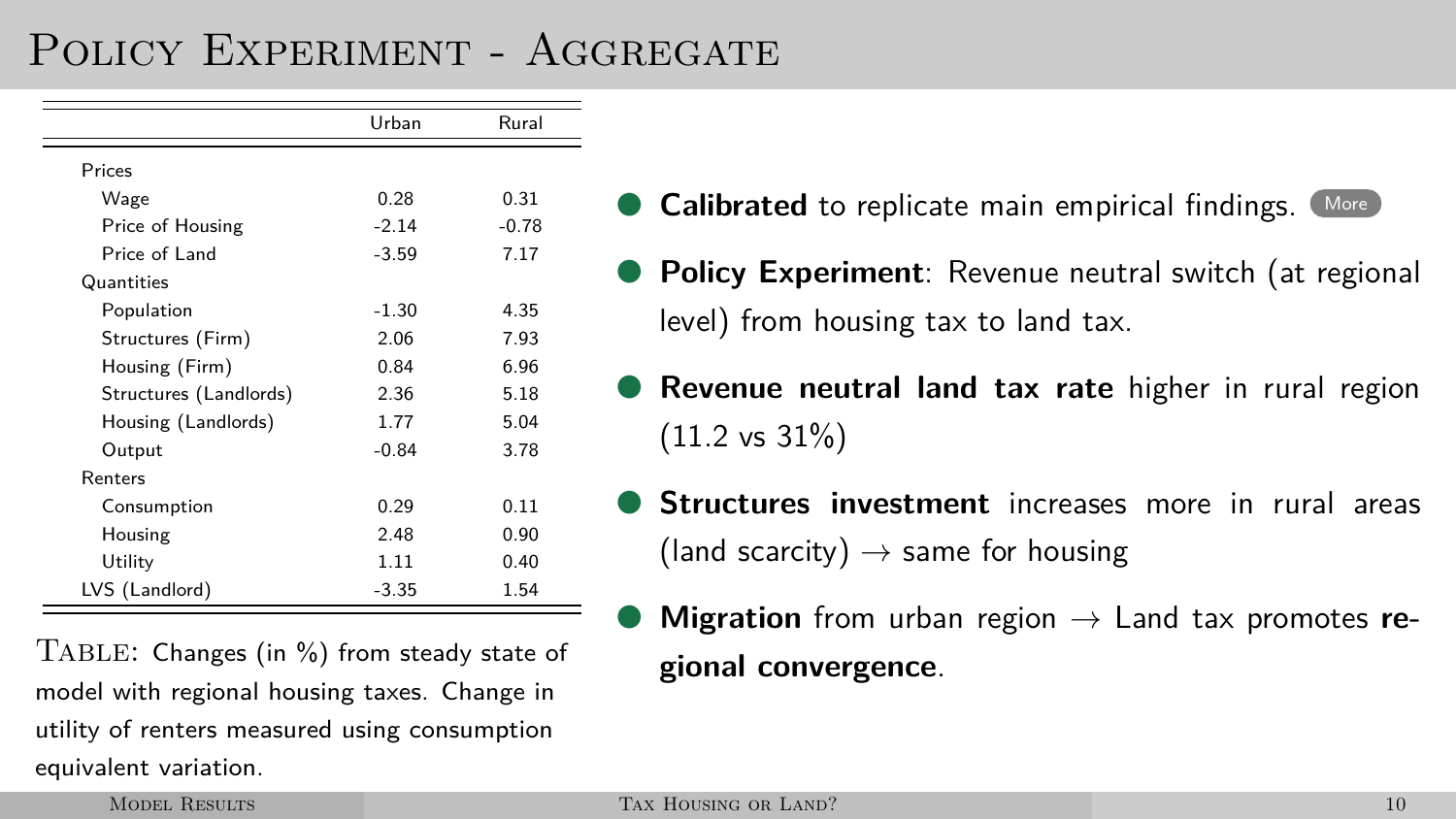|                        | Urban   | Rural   |
|------------------------|---------|---------|
| Prices                 |         |         |
| Wage                   | 0.28    | 0.31    |
| Price of Housing       | $-2.14$ | $-0.78$ |
| Price of Land          | $-3.59$ | 7.17    |
| Quantities             |         |         |
| Population             | $-1.30$ | 4.35    |
| Structures (Firm)      | 2.06    | 7.93    |
| Housing (Firm)         | 0.84    | 6.96    |
| Structures (Landlords) | 2.36    | 5.18    |
| Housing (Landlords)    | 1.77    | 5.04    |
| Output                 | $-0.84$ | 3.78    |
| Renters                |         |         |
| Consumption            | 0.29    | 0.11    |
| Housing                | 2.48    | 0.90    |
| Utility                | 1.11    | 0.40    |
| LVS (Landlord)         | $-3.35$ | 1.54    |

- **Calibrated** to replicate main empirical findings. [More](#page-43-0)
- **Policy Experiment:** Revenue neutral switch (at regional level) from housing tax to land tax.
- **Revenue neutral land tax rate** higher in rural region  $(11.2 \text{ vs } 31\%)$
- **Structures investment** increases more in rural areas (land scarcity)  $\rightarrow$  same for housing
- **Migration** from urban region  $\rightarrow$  Land tax promotes re**gional convergence**.
- **Renters benefit** (especially in urban regions)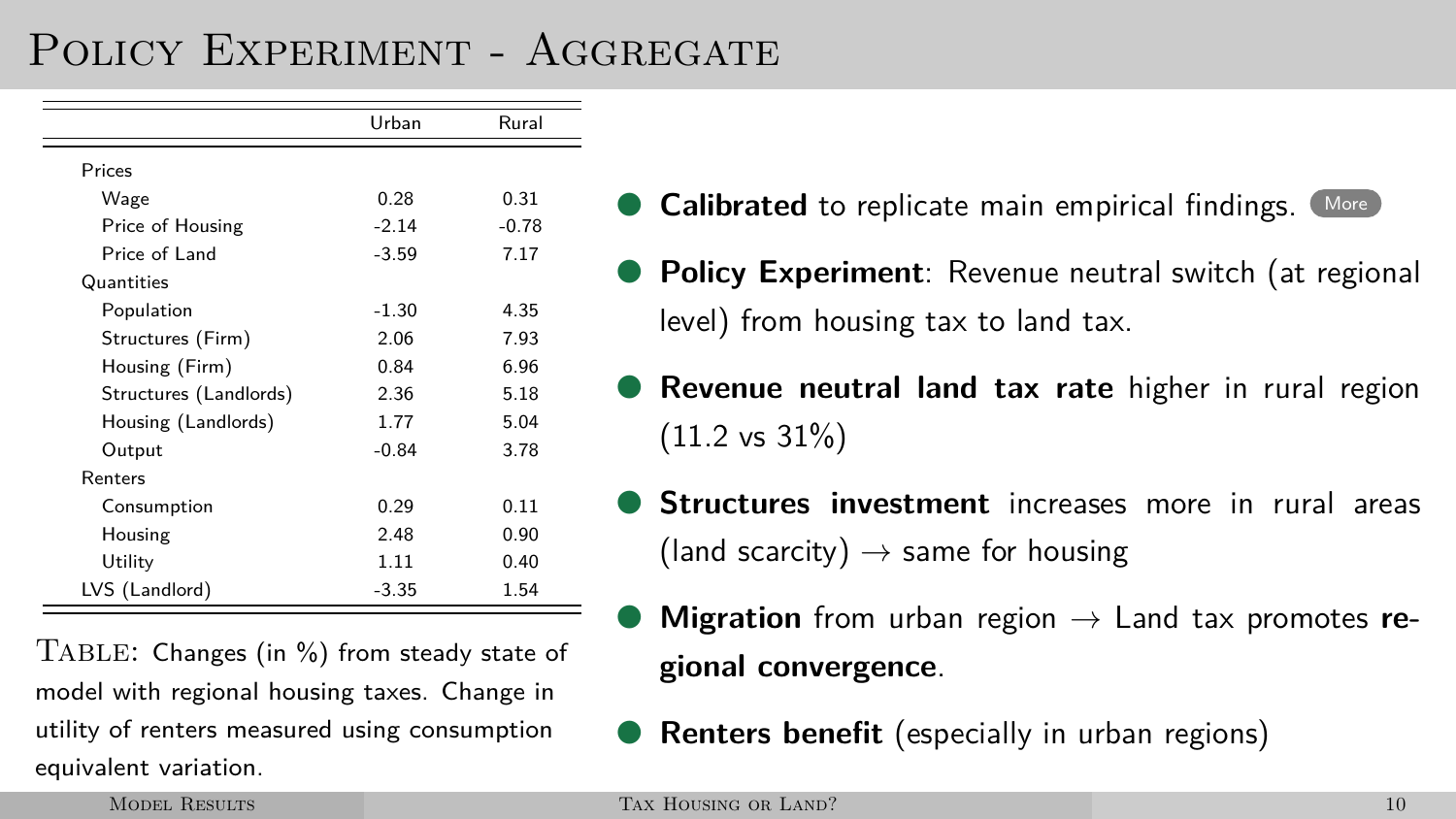#### <span id="page-30-0"></span>**Landowners in Urban region**

- ◯ Slight regressive tendency in cities.
- Overall, small changes in utility for landowners in urban areas.
- $\bigcirc$  Low productivity landowners with high land can lose close to 2% in consumption equivalence terms.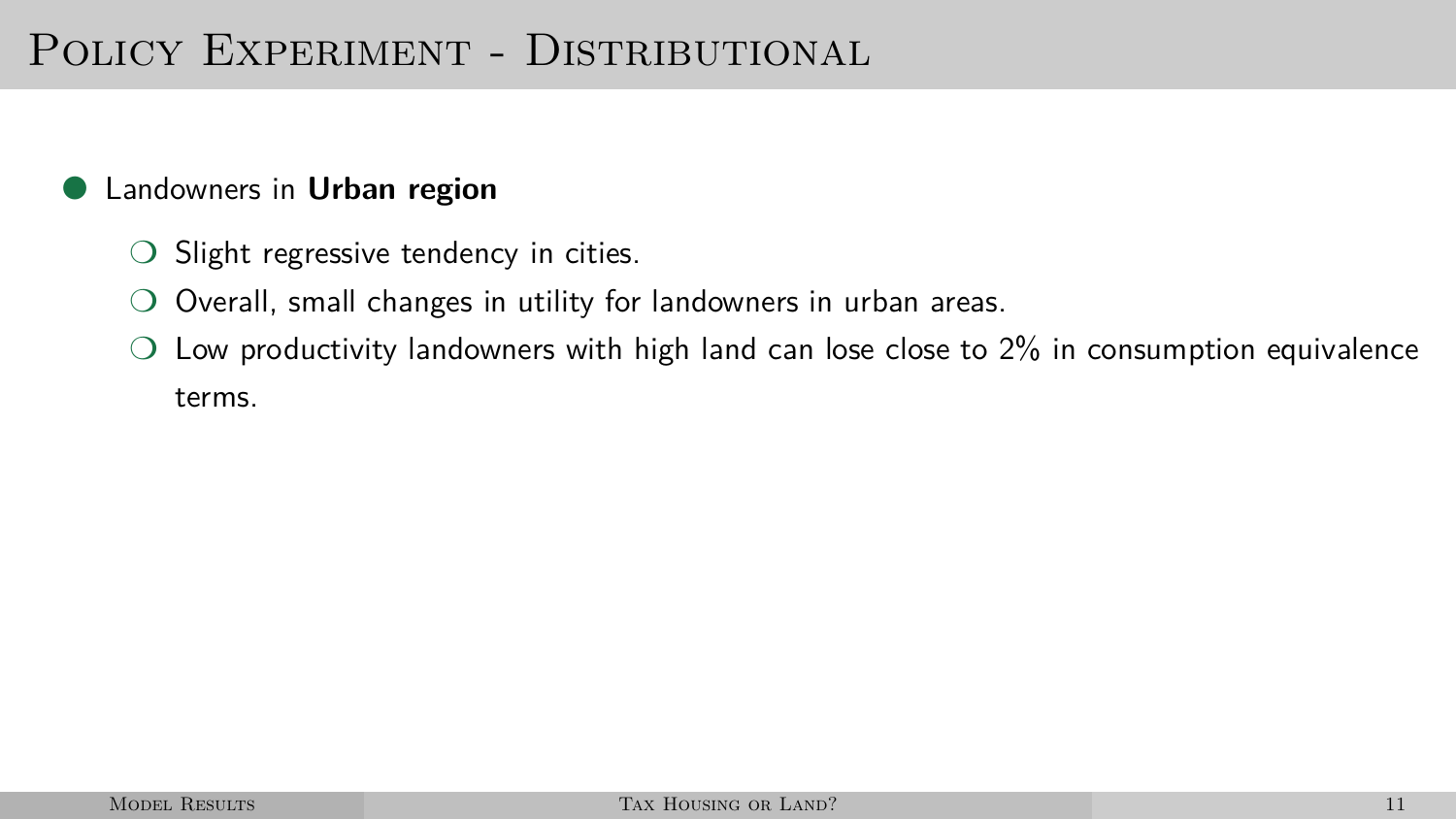#### **Landowners in Urban region**

- ◯ Slight regressive tendency in cities.
- ❍ Overall, small changes in utility for landowners in urban areas.
- Low productivity landowners with high land can lose close to 2% in consumption equivalence terms.

#### **Landowners in Rural region**

- Landowners benefit, on average, between 2 and 4% in CE terms, across productivy levels.
- ❍ Only landowners with high land holdings lose, with low productivity landowners losing the most [More](#page-53-0)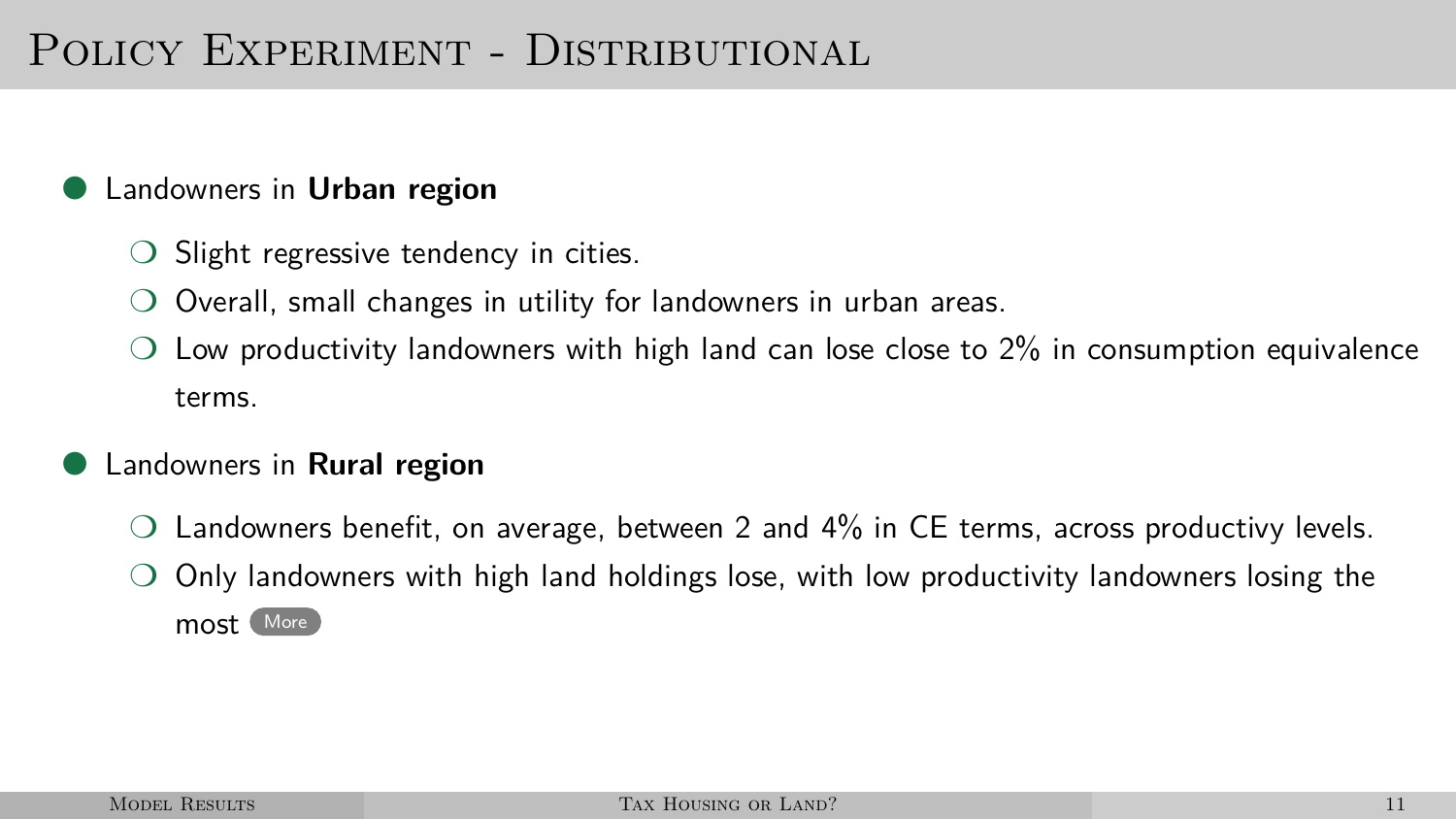#### **Landowners in Urban region**

- ◯ Slight regressive tendency in cities.
- ❍ Overall, small changes in utility for landowners in urban areas.
- Low productivity landowners with high land can lose close to 2% in consumption equivalence terms.

#### **Landowners in Rural region**

- Landowners benefit, on average, between 2 and 4% in CE terms, across productivy levels.
- ❍ Only landowners with high land holdings lose, with low productivity landowners losing the most [More](#page-53-0)
- Overall, social **welfare improves** with a land tax due to effect on renters and rural landowners.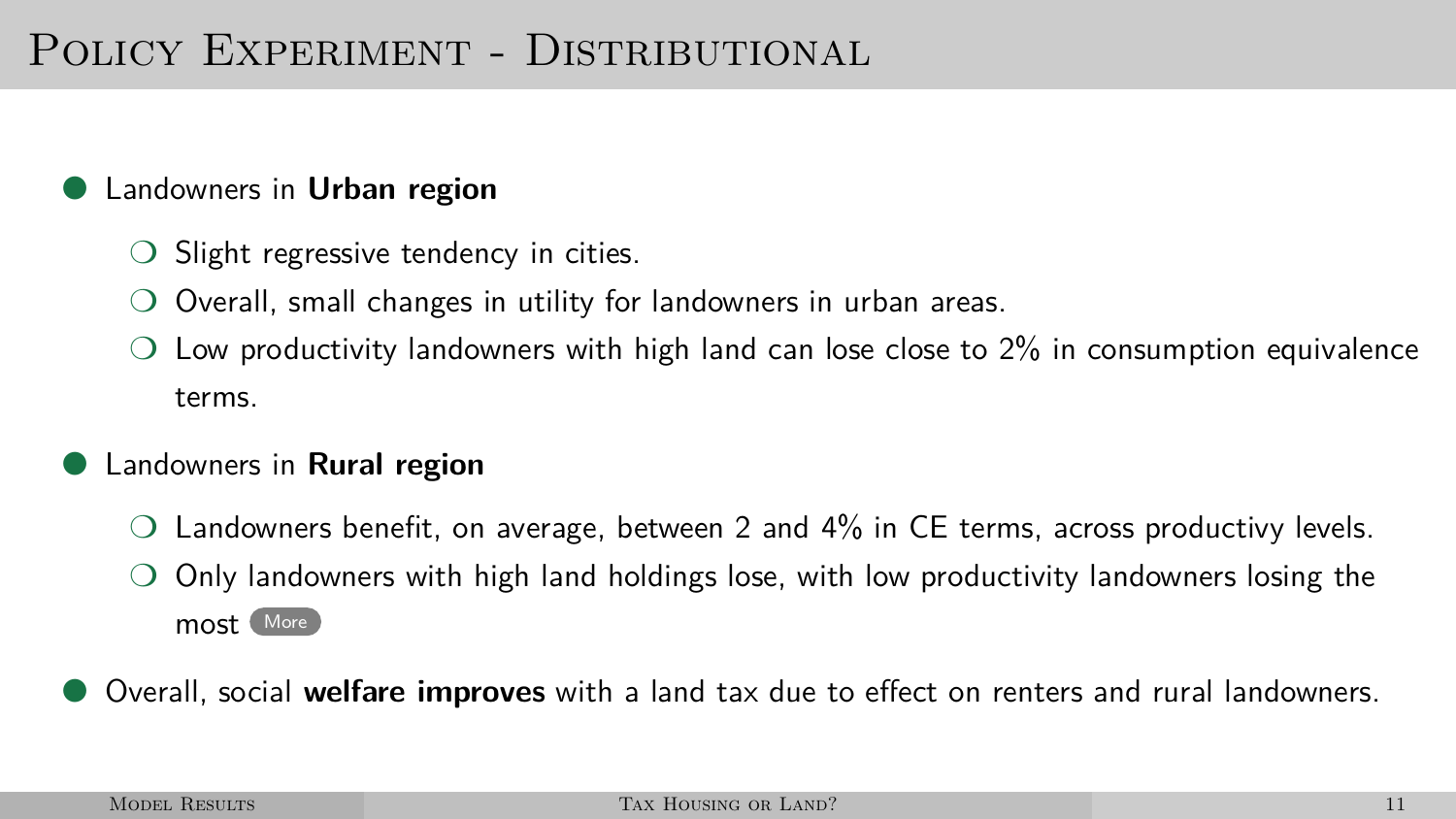## <span id="page-33-0"></span>**CONCLUSION**

#### **Empirical**

- ❍ Household level dataset based on official land values.
- ❍ Identify houshehold **distributions of land and house value** and their **relation to income**.
- ❍ Large heterogeneity in land value share. Land values more concentrated than house values but less correlated with income.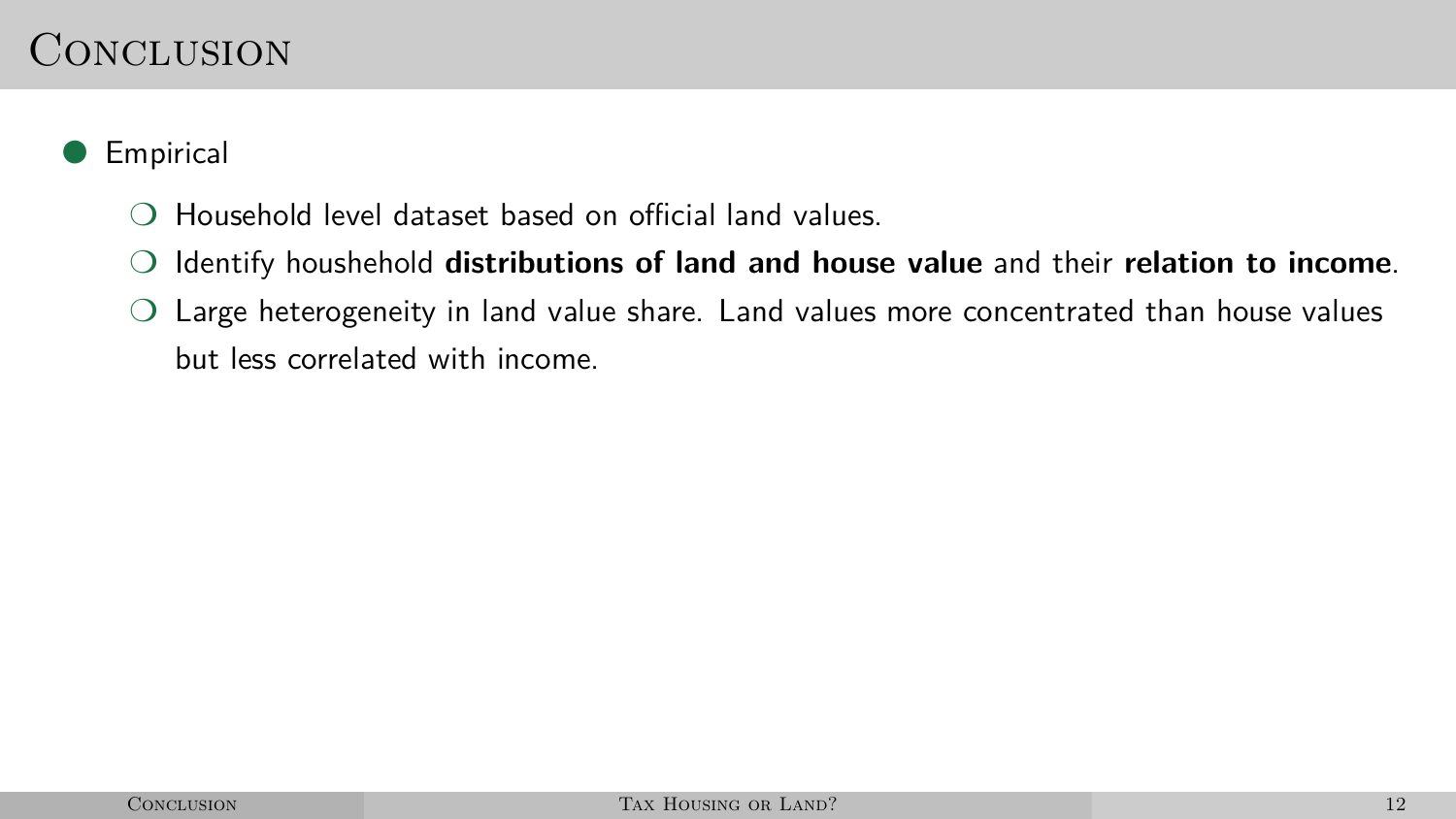## CONCLUSION

#### **Empirical**

- ❍ Household level dataset based on official land values.
- ❍ Identify houshehold **distributions of land and house value** and their **relation to income**.
- ❍ Large heterogeneity in land value share. Land values more concentrated than house values but less correlated with income.
- **Theoretical** 
	- ❍ First to model the **efficiency equity trade-off** of implementing a LVT.
	- ❍ Using this model, we arrive at **new results on the aggregate and distributional impact** of replacing a house value tax with a land value tax.
	- ❍ We find land tax does increase housing substantially, promotes regional convergence, and increases welfare through positive effects on renters and rural landowners.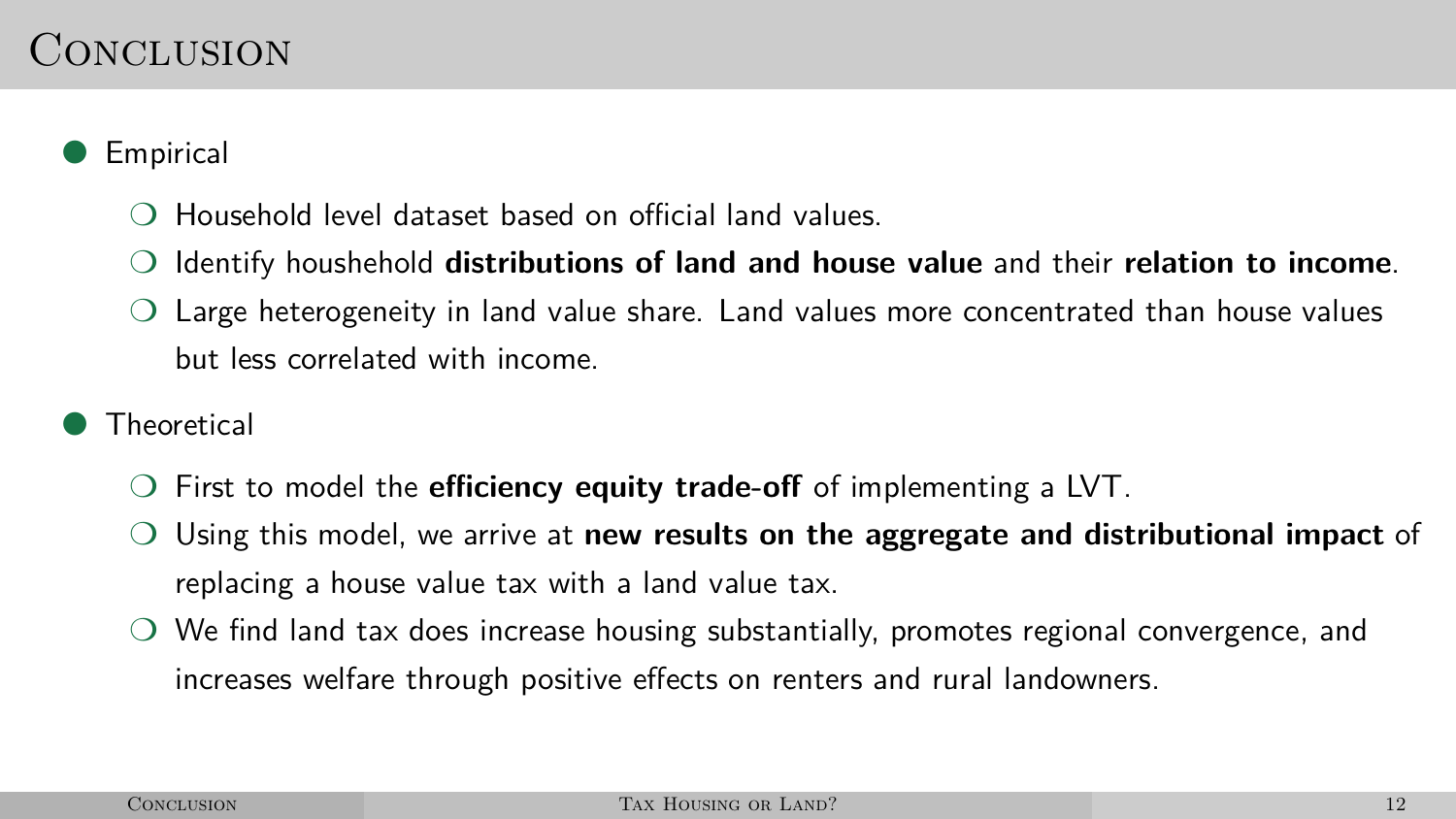## CONCLUSION

#### **Empirical**

- ❍ Household level dataset based on official land values.
- ❍ Identify houshehold **distributions of land and house value** and their **relation to income**.
- ❍ Large heterogeneity in land value share. Land values more concentrated than house values but less correlated with income.
- **Theoretical** 
	- ❍ First to model the **efficiency equity trade-off** of implementing a LVT.
	- ❍ Using this model, we arrive at **new results on the aggregate and distributional impact** of replacing a house value tax with a land value tax.
	- ❍ We find land tax does increase housing substantially, promotes regional convergence, and increases welfare through positive effects on renters and rural landowners.
- Land tax shows promise, but implementation should consider adverse distributional effects.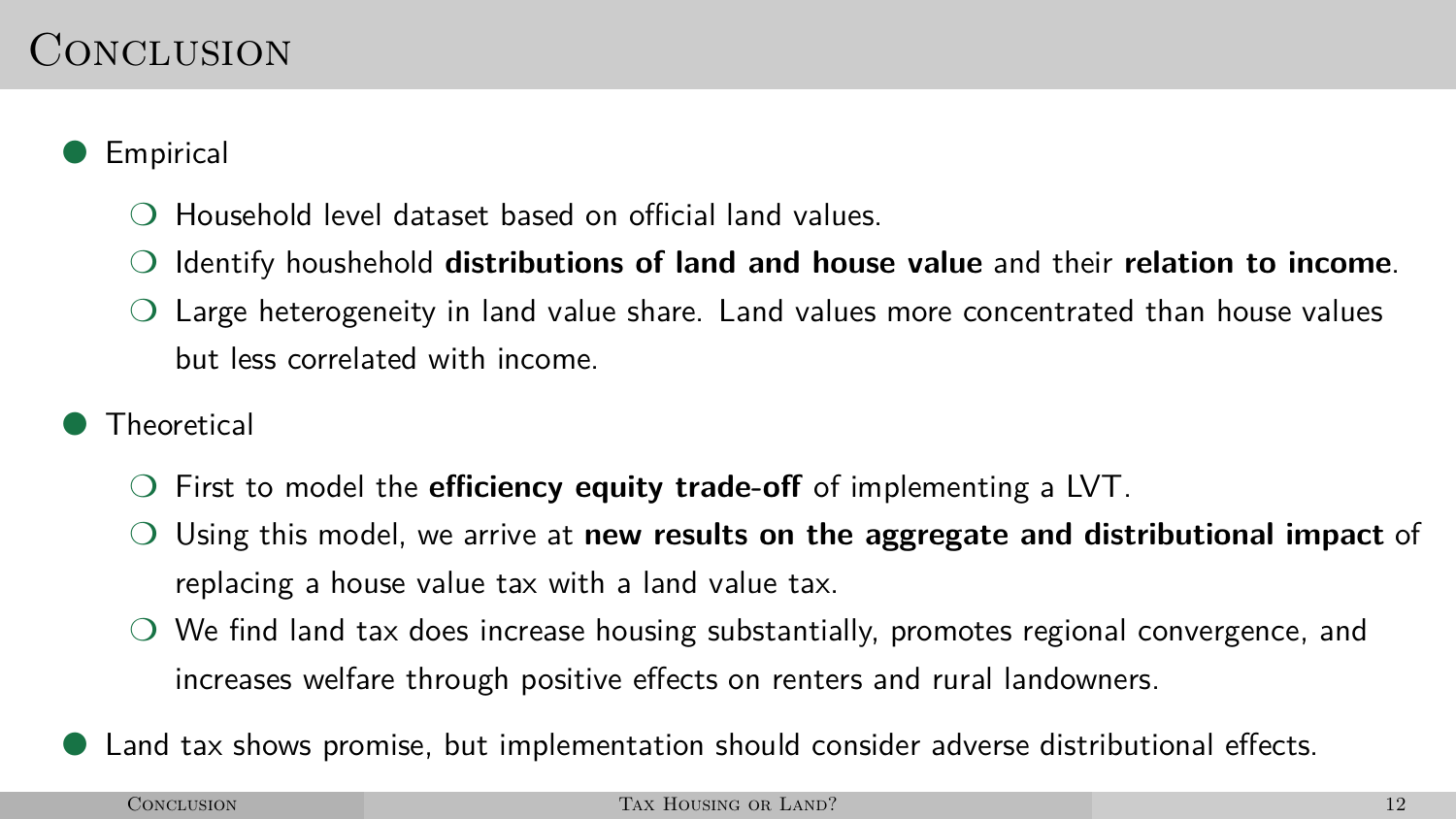# <span id="page-36-0"></span>**THANK YOU!**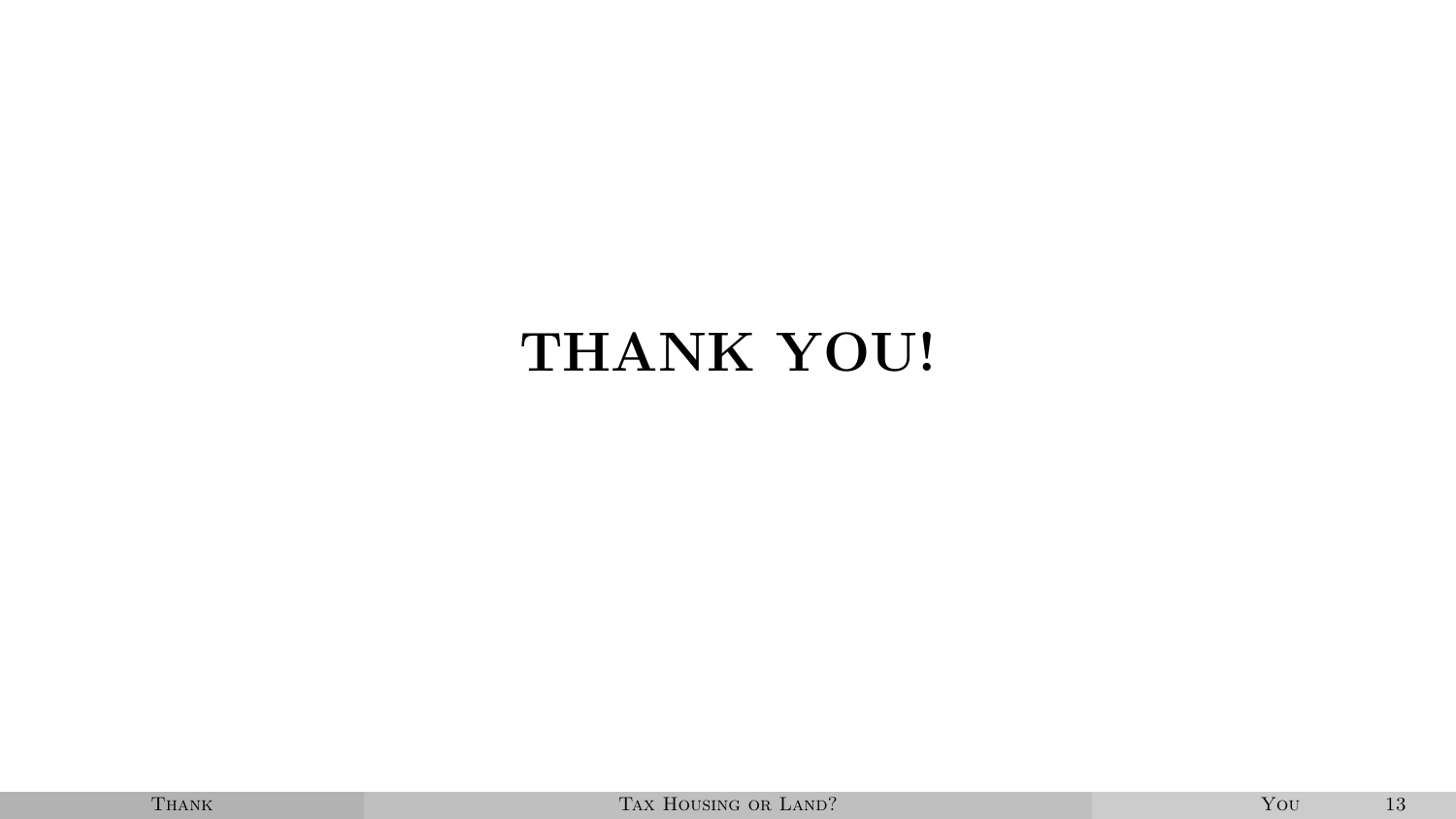# <span id="page-37-0"></span>**APPENDIX**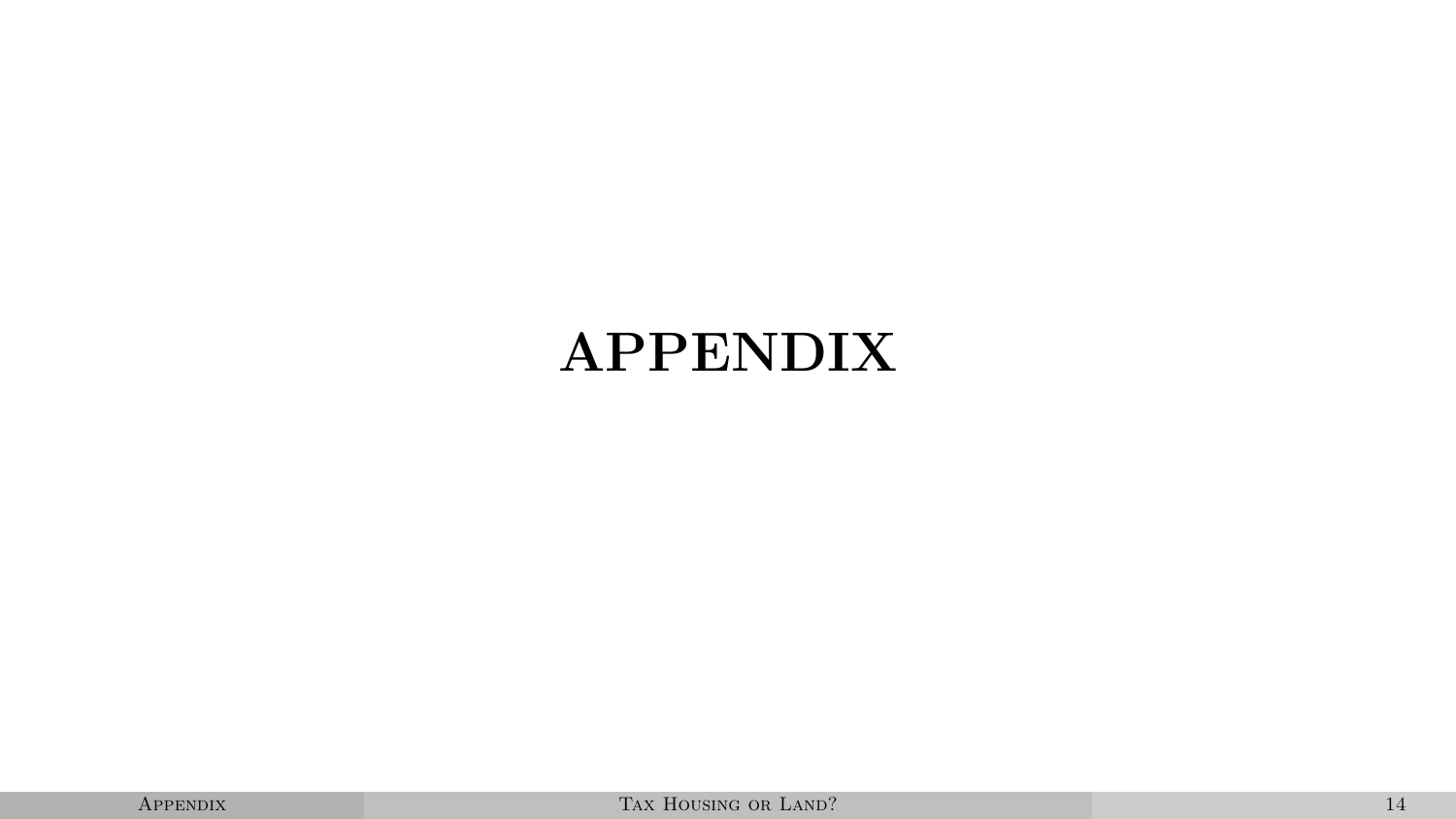## Land value share and Income

<span id="page-38-0"></span>

|                    | (1)         | (2)         | (3)         |
|--------------------|-------------|-------------|-------------|
| Intercept          | $-1.191***$ | $-2.781***$ | $-1.599***$ |
|                    | (0.246)     | (0.068)     | (0.224)     |
| Average Land Value |             | $0.294***$  | $0.310***$  |
|                    |             | (0.014)     | (0.014)     |
| Income             | $-0.019$    |             | $-0.155***$ |
|                    | (0.030)     |             | (0.028)     |
| N                  | 2359        | 2359        | 2359        |
| $R^2$              | 0.000       | 0.164       | 0.174       |

Table: Log-log regressions of household Land Value Share.

- Average land value of region has a strong impact on LVS, around 0.3.
- Coefficient on income controlling for av-erage land value: -0.155. [More](#page-39-0)
- LVT is, on average, **less progressive** than a standard property tax at a regional level.
- **Reason**: Land value is more concentrated, but correlates less strongly with  $income$  than house value.  $Back$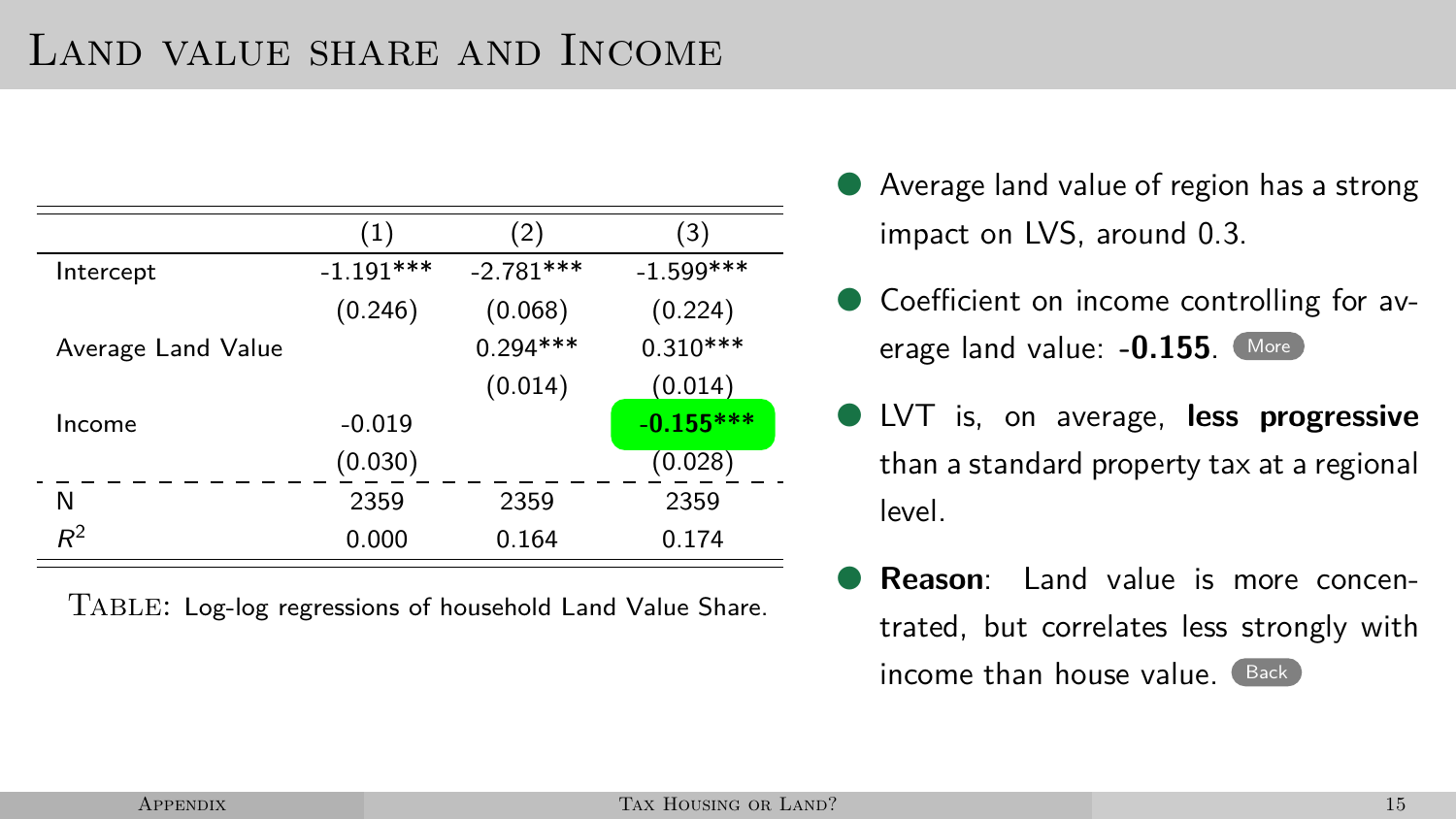### LVS and Income - Federal implementation

<span id="page-39-0"></span>

● OLS coefficient is not statistically different from zero. [Back](#page-38-0)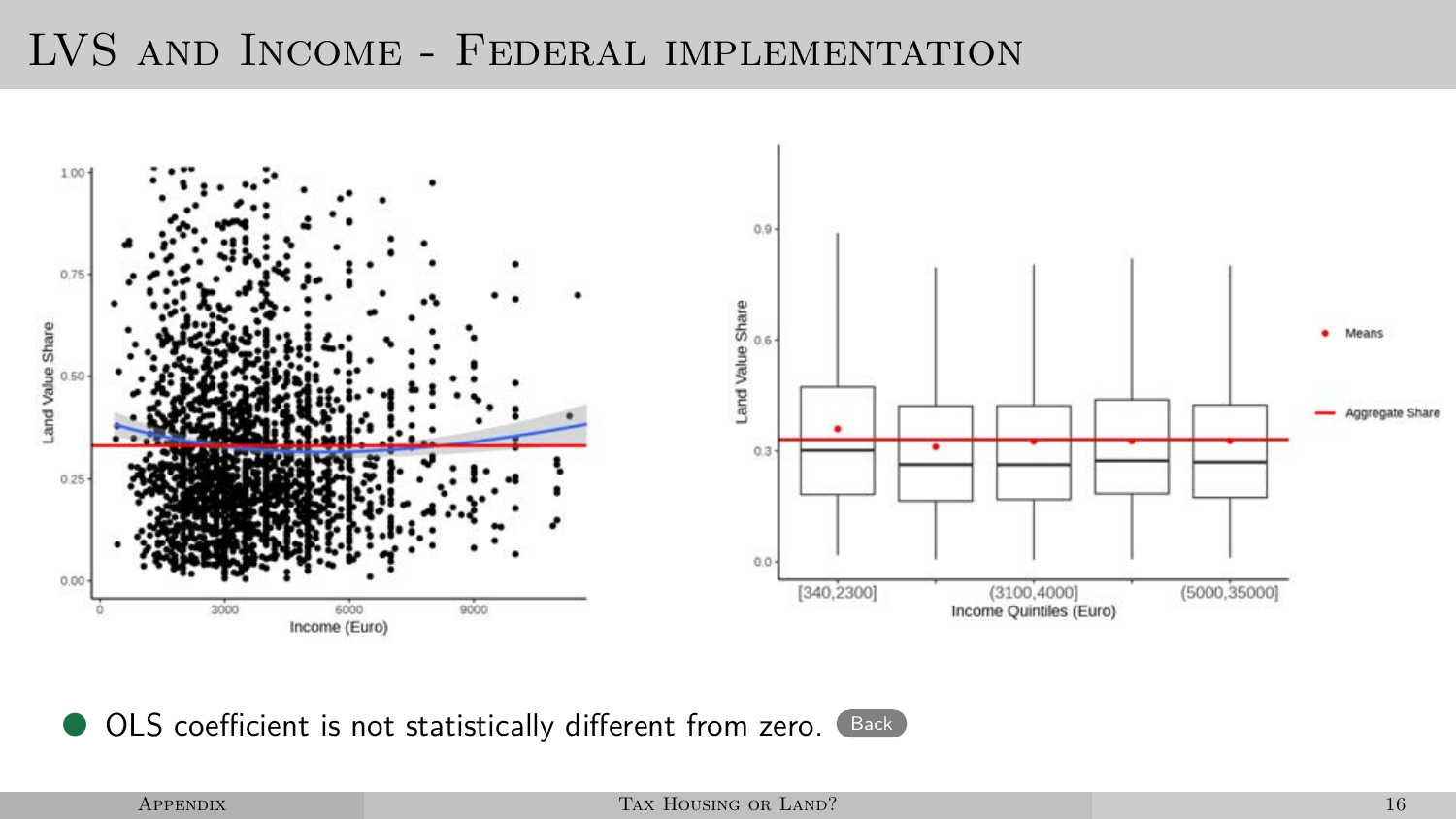## Households - Landowners

- <span id="page-40-0"></span>● **Intertemporal** problem. Choose consumption and investment in structures, s<sub>L,t</sub>, (subject to depreciation).
- $\bullet$  25 i subtypes ({ $\theta$ ,  $\eta$ } pairings):
	- ❍ 5 Productivity (*θ*) subtypes
	- $\bigcirc$  5 Land holding  $(\eta_{\mathcal{T}})$  subtypes

$$
\max_{\{C_{Li,t}, S_{Li,t}\}_{t=0}^{\infty}} \quad \sum_{t=0}^{\infty} \beta^t \frac{\left(C_{Li,t}^{\gamma} H_{Li,t}^{1-\gamma}\right)^{\sigma}}{\sigma} \tag{1a}
$$

$$
s.to
$$

$$
(1 - \tau^{L})\theta_{Li}w_{z,t}L_{Li} - \tau_{z}^{H}p_{z,t}^{H}H_{Li,t} - \tau_{z}^{T}p_{z,t}^{T}\eta\tau_{,i}T_{L,z} + \eta_{F,i}\Pi_{H,z} \geq C_{Li,t} + p_{z,t}^{S}s_{Li,t}
$$
(1b)

$$
H_{Li,t}^S = G(\eta_{\tau,i} T_{L,z}, S_{Li,t}) = \phi_H \left[ a S_{Li,t}^\chi + (1 - a)(\eta_{\tau,i} T_{L,z})^\chi \right]^{\frac{1}{\chi}} \tag{1c}
$$

$$
S_{Li,t} = (1 - \delta)S_{Li,t-1} + s_{Li,t}
$$
 (1d)

- Pay taxes on labor earnings and house rents or land rents.
- Produce housing using land and structures with CES function. [Back](#page-22-0)

#### APPENDIX **TAX HOUSING OR LAND?** 17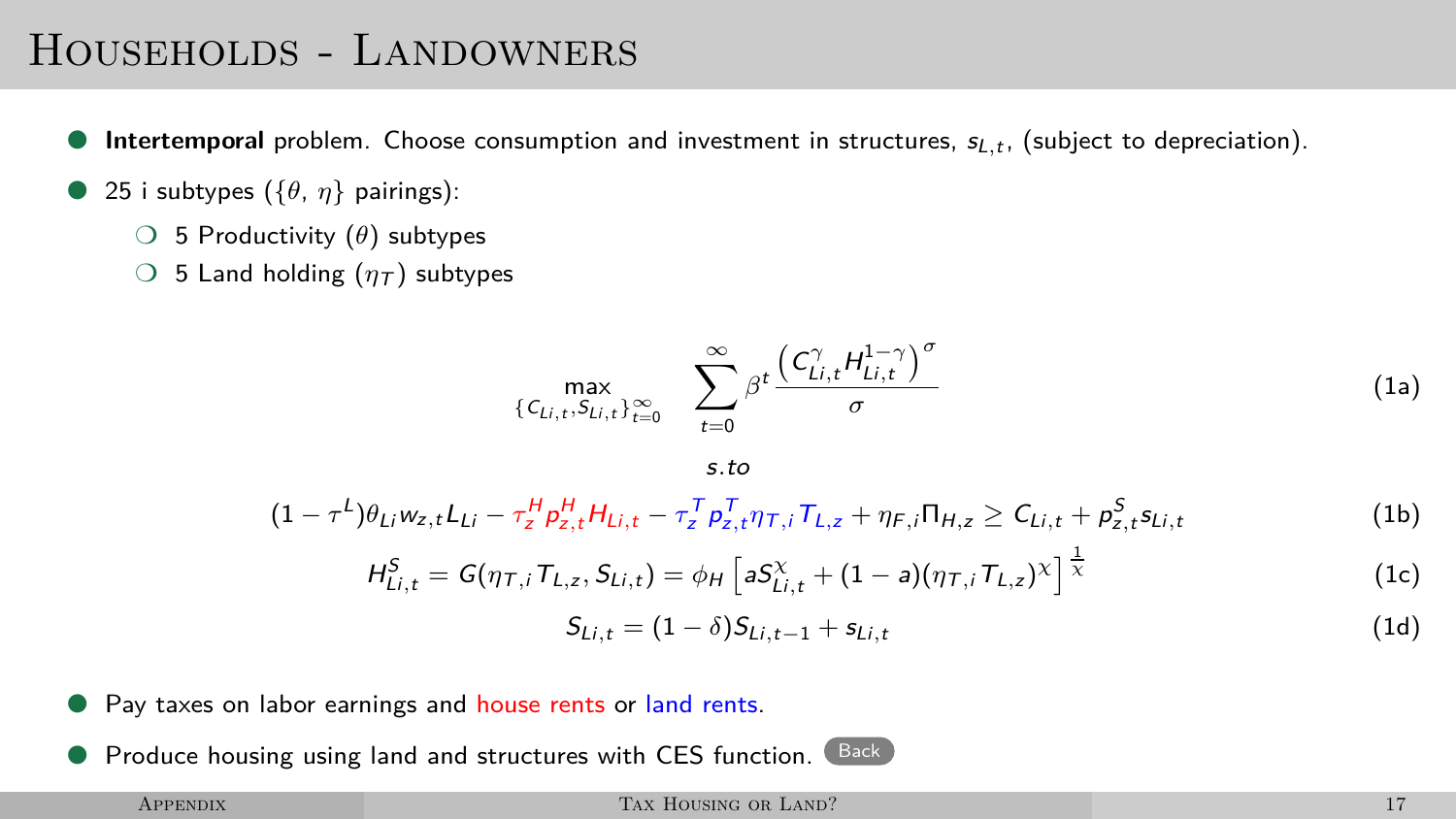**Housing tax increases marginal cost** of investment in structures today and tomorrow.

$$
\frac{\partial U}{\partial H} \frac{\partial H}{\partial S} + \beta (1 - \delta) \frac{\partial U}{\partial H} \frac{\partial H}{\partial S} = \lambda_{L,t} \left[ p_{z,t}^S + \tau^H p_{z,t}^H \frac{\partial H}{\partial S} \right] + \lambda_{L,t+1} \left[ \tau^H p_{z,t+1}^H (1 - \delta) \frac{\partial H}{\partial S} \right]
$$

- **Taxation of land rents** does not distort marginal incentives to build structures, nor does it reduce the overall quantity of land in the economy.
- Housing firm (owns rest of the land) is subject to a similar problem, which will impact its profits.
- Solve recursive problem computationally.

**[Back](#page-22-0)**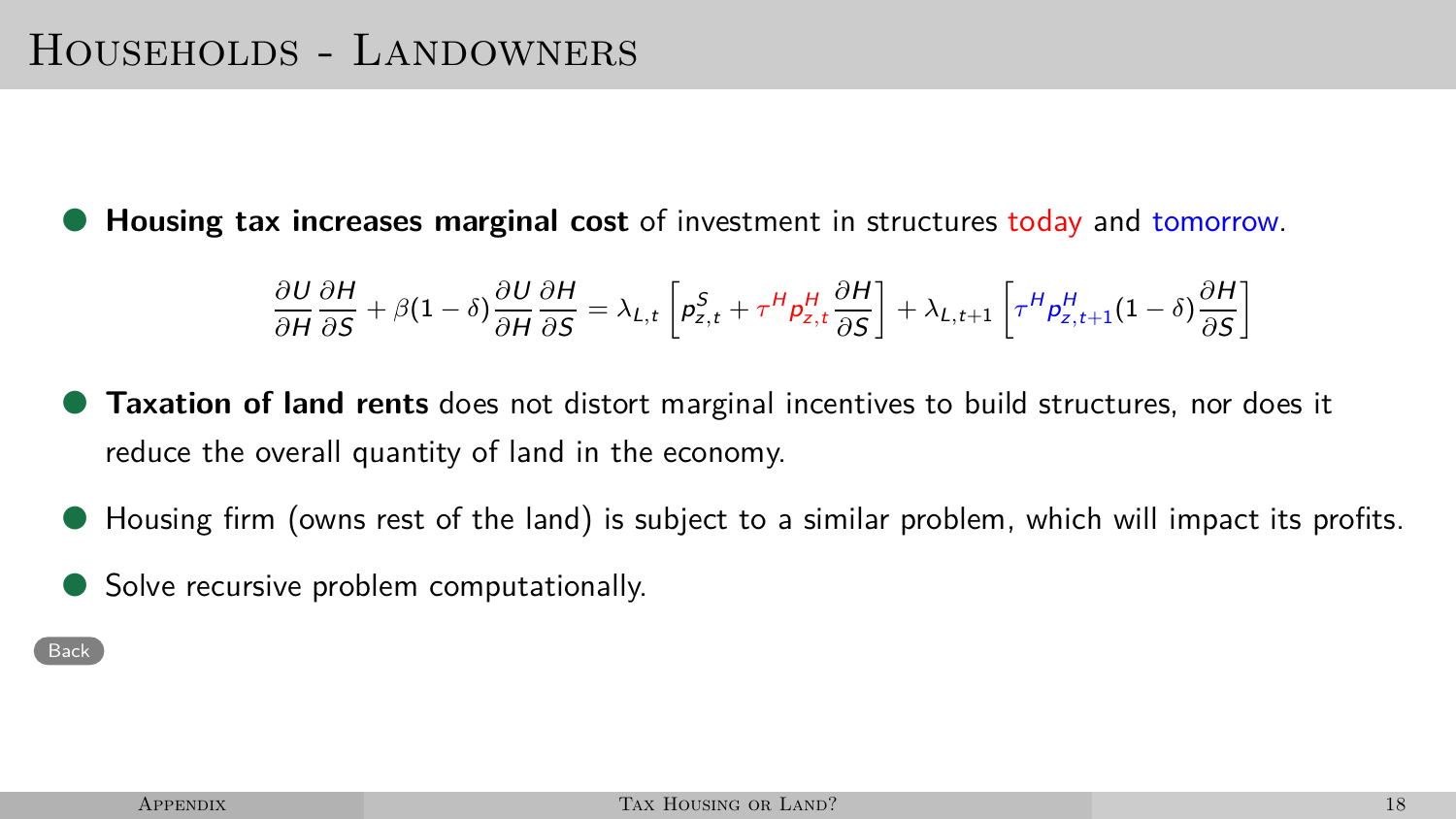#### Housing firm

Problem of housing firm:

$$
\max_{\{S_{F,z,t}\}_{t=0}^{\infty}} \sum_{t=0}^{\infty} \beta^t \left[ (1 - \tau_z^H) p_{z,t}^H H_{F,z,t} - p_{z,t}^S s_{F,z,t} - \tau_z^T p_{z,t}^T T_{F,z} \right]
$$
\ns.to\n
$$
H_{F,z,t} = H(T_{F,z}, S_{F,z,t}) = \phi_H \left[ a S_{F,z,t}^\chi + (1 - a) T_{F,z}^\chi \right]^\frac{1}{\chi}
$$
\n
$$
S_{F,z,t} = (1 - \delta) S_{F,z,t-1} + s_{F,z,t} \tag{2b}
$$

**Inputs**: Land and Structures (CES with constant returns to scale). Chooses structures to buy from structures' firm.

- **Sells** housing services to **renter and consumption good firm** (apartment vs. office buildings.)
- Pays taxes on housing or land, like landowner households.
- **Price of land**  $=$  marginal productivity of land
- Profits (rents from land and existing structures) distributed to landowners.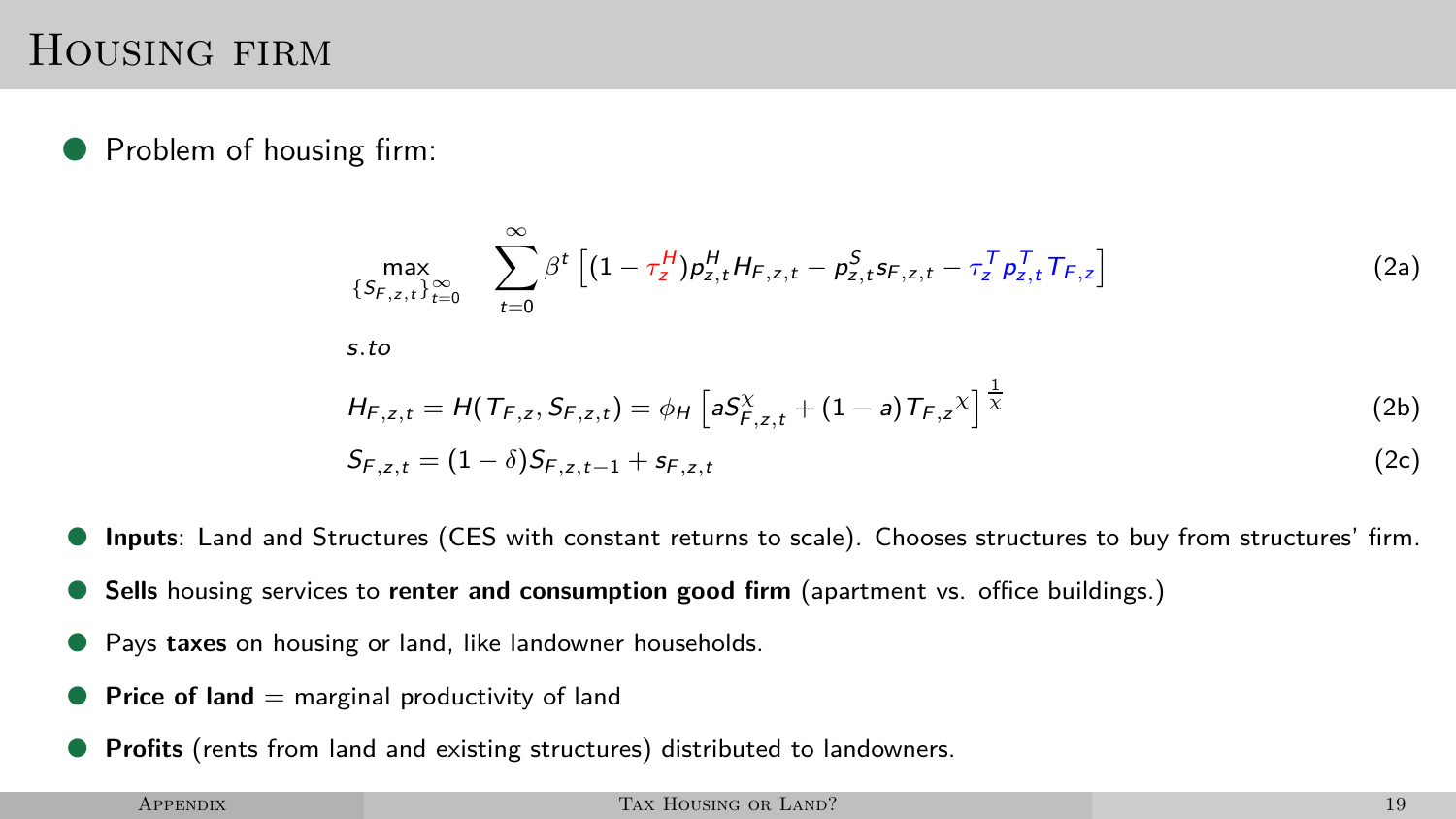<span id="page-43-0"></span>● Preferences and technology parameters from Garriga et al. (2019)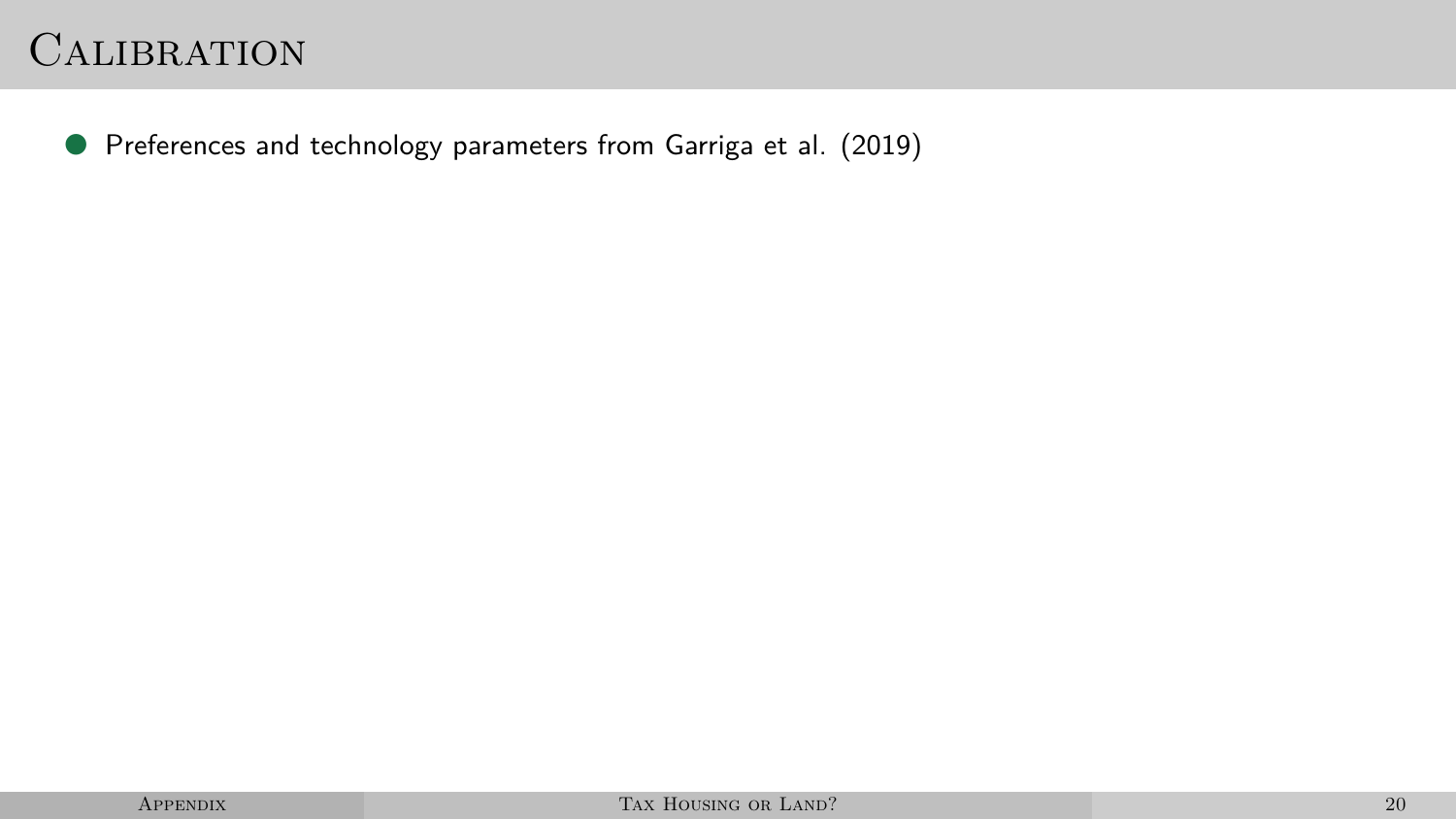- Preferences and technology parameters from Garriga et al. (2019)
- Calibrate exogenous **distribution of land and households** across regions to match relevant statistics for Germany.
	- $\bigcirc$  Home ownership rate (50%).
	- $\circ$  Share of homeowners in urban regions (44%).
	- $\bigcirc$  Size of urban and rural regions (determined using municipal and land value data).
	- ❍ Average regional land value shares.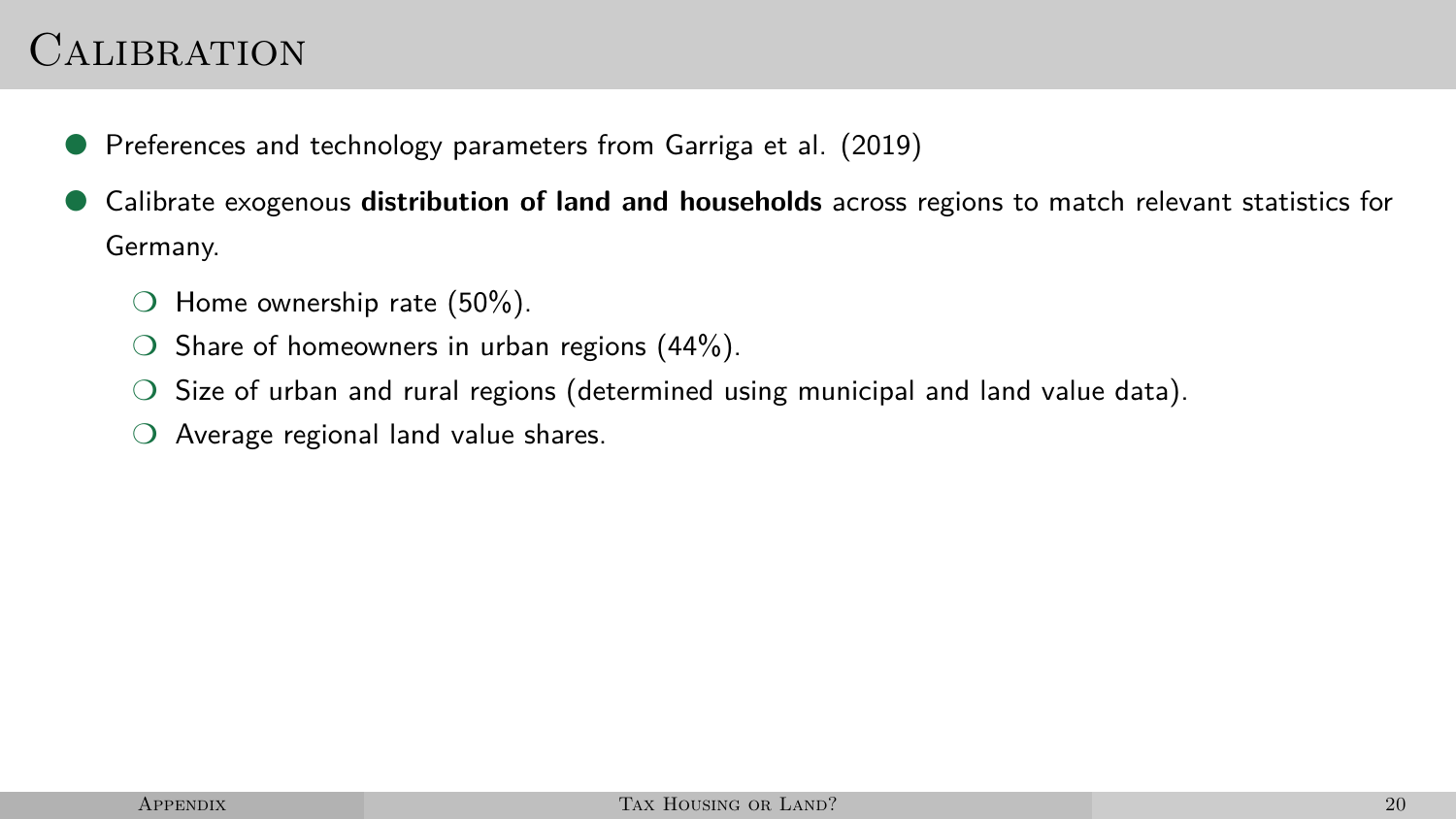- Preferences and technology parameters from Garriga et al. (2019)
- Calibrate exogenous **distribution of land and households** across regions to match relevant statistics for Germany.
	- $\bigcirc$  Home ownership rate (50%).
	- $\circ$  Share of homeowners in urban regions (44%).
	- $\bigcirc$  Size of urban and rural regions (determined using municipal and land value data).
	- ❍ Average regional land value shares.
- **Regional productivity differential** calibrated to match share of urban population (77%). Fixed afterwards and renters allowed to migrate.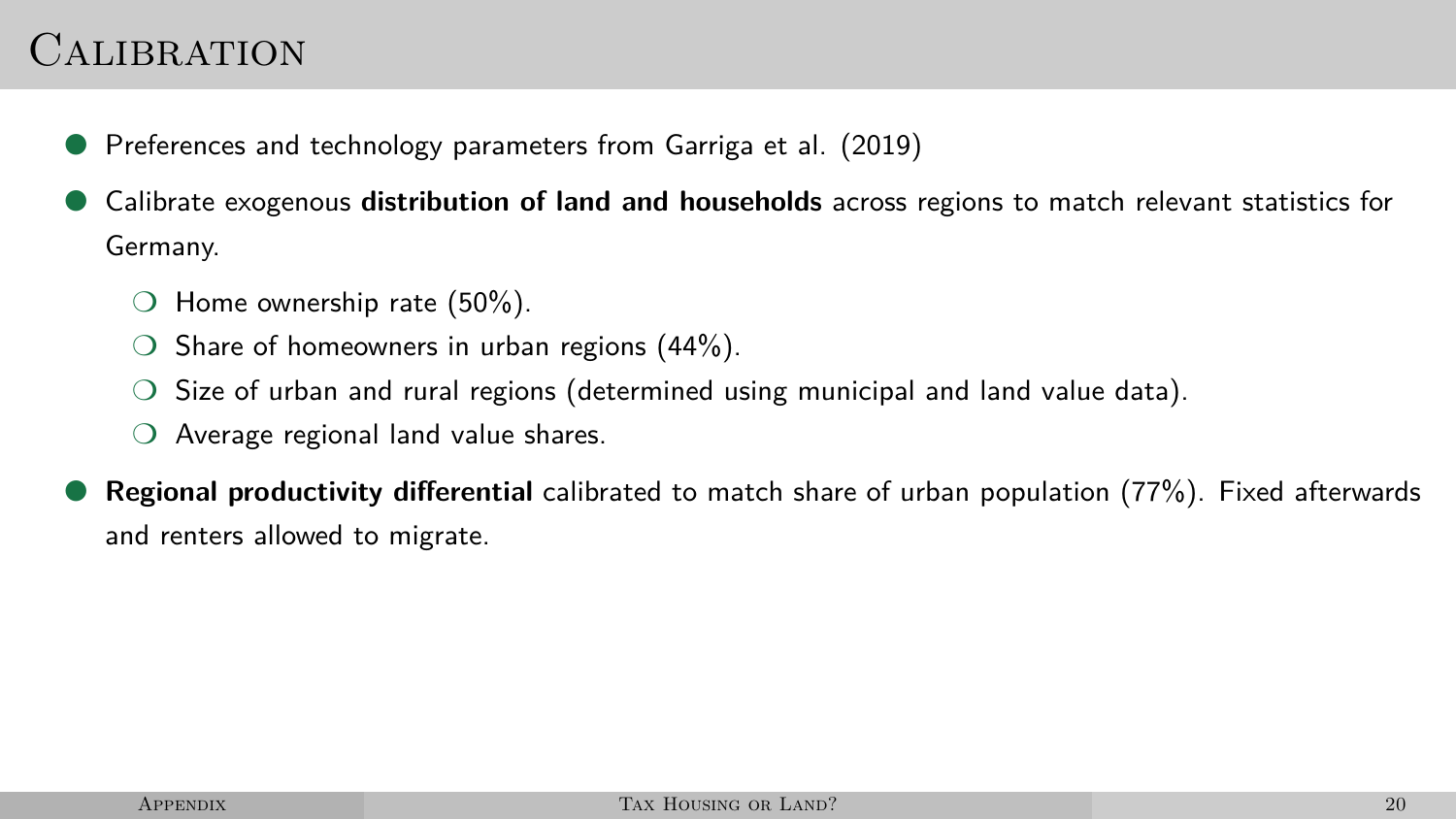- Preferences and technology parameters from Garriga et al. (2019)
- Calibrate exogenous **distribution of land and households** across regions to match relevant statistics for Germany.
	- $\bigcirc$  Home ownership rate (50%).
	- $\circ$  Share of homeowners in urban regions (44%).
	- $\bigcirc$  Size of urban and rural regions (determined using municipal and land value data).
	- ❍ Average regional land value shares.
- **Regional productivity differential** calibrated to match share of urban population (77%). Fixed afterwards and renters allowed to migrate.
- Distribution of **household productivity and land holdings**.
	- Split into 5 quintiles and match mean and standard deviation.
	- $\circ$  Calibrate covariance to match empirical relation between LVS and income (70% correlation).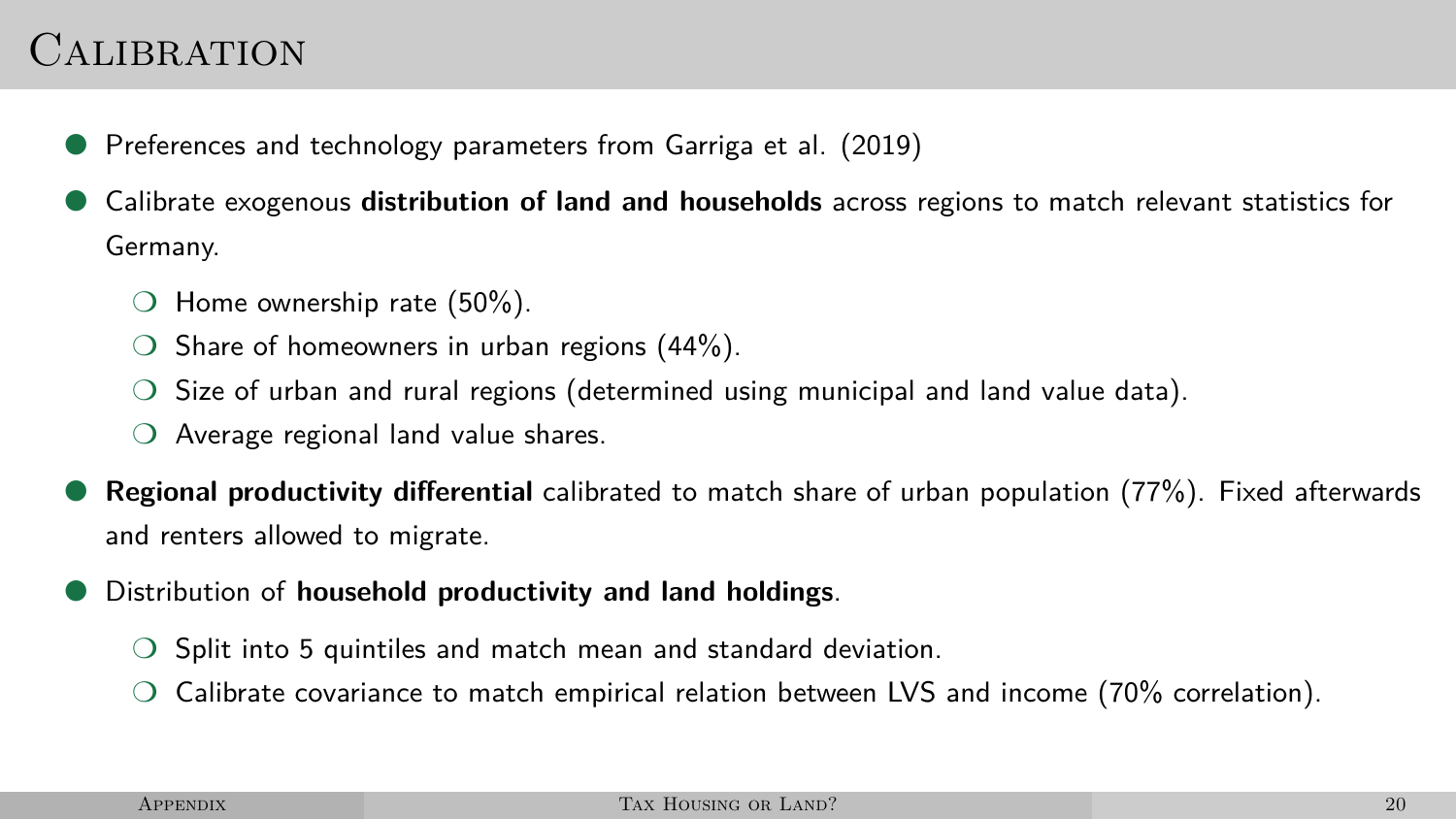- Preferences and technology parameters from Garriga et al. (2019)
- Calibrate exogenous **distribution of land and households** across regions to match relevant statistics for Germany.
	- $\bigcirc$  Home ownership rate (50%).
	- $\circ$  Share of homeowners in urban regions (44%).
	- $\bigcirc$  Size of urban and rural regions (determined using municipal and land value data).
	- ❍ Average regional land value shares.
- **Regional productivity differential** calibrated to match share of urban population (77%). Fixed afterwards and renters allowed to migrate.
- Distribution of **household productivity and land holdings**.
	- Split into 5 quintiles and match mean and standard deviation.
	- $\circ$  Calibrate covariance to match empirical relation between LVS and income (70% correlation).
- **Tax on housing** set to match percentage of property tax revenue in GDP  $(1.2\%)$ . [Back](#page-26-1)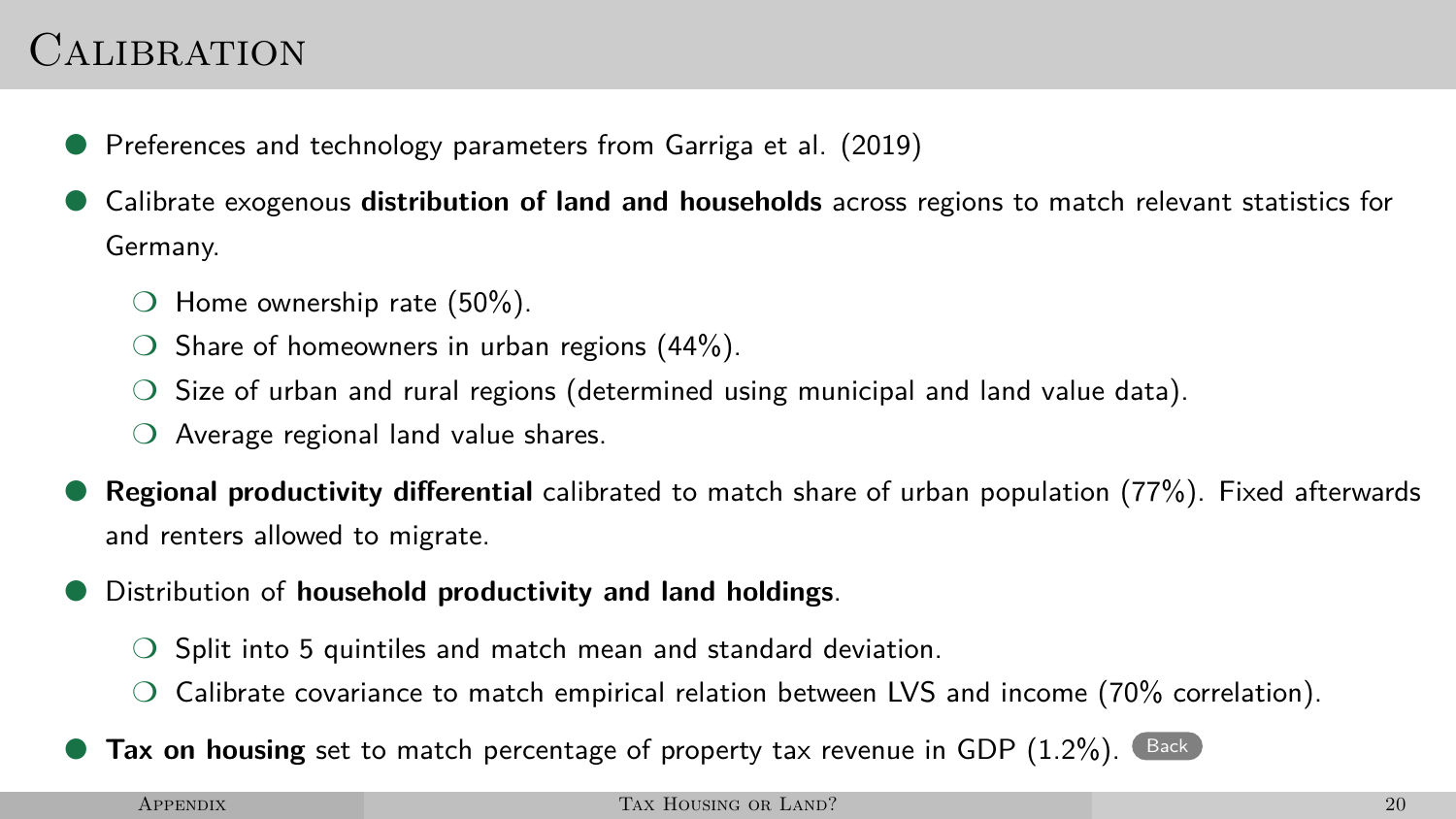#### Baseline

● Model does a good job replicating regional differences in prices (wages, housing and land)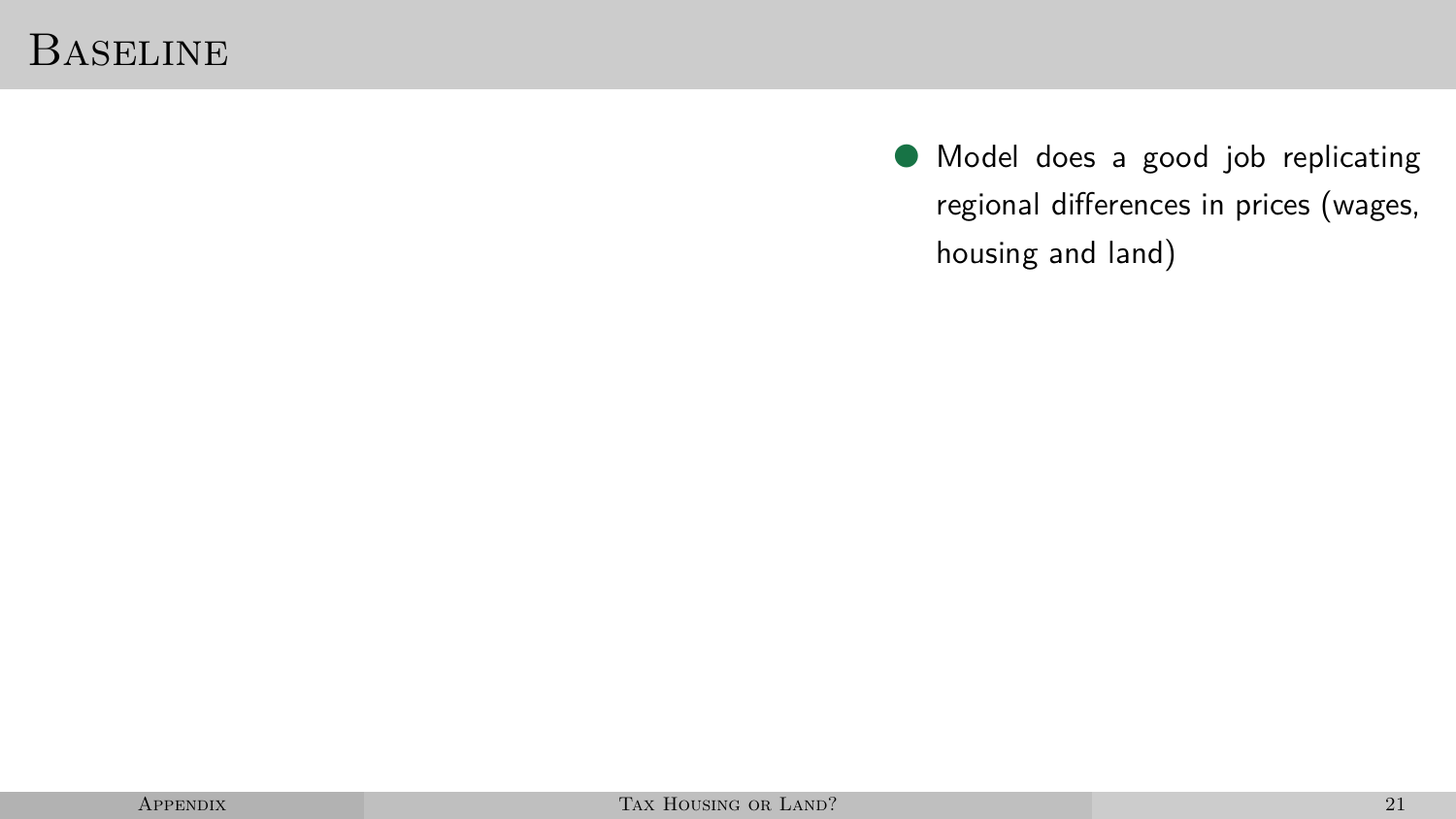#### Baseline

- Model does a good job replicating regional differences in prices (wages, housing and land)
- Households in rural region consume more housing and less tradable good.

[More](#page-0-0)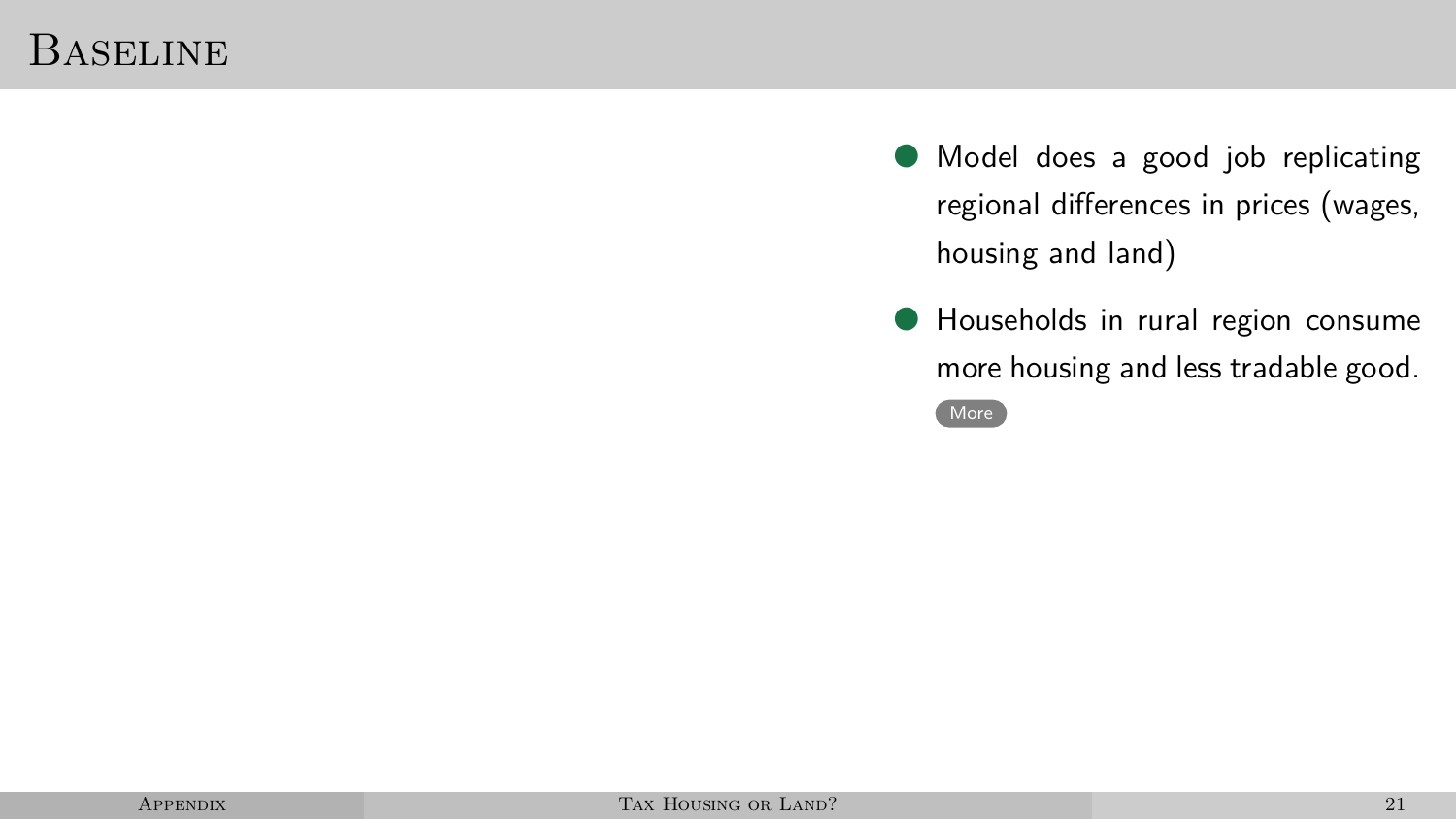#### **BASELINE**



#### Figure: Boxplots of land value share for the baseline model.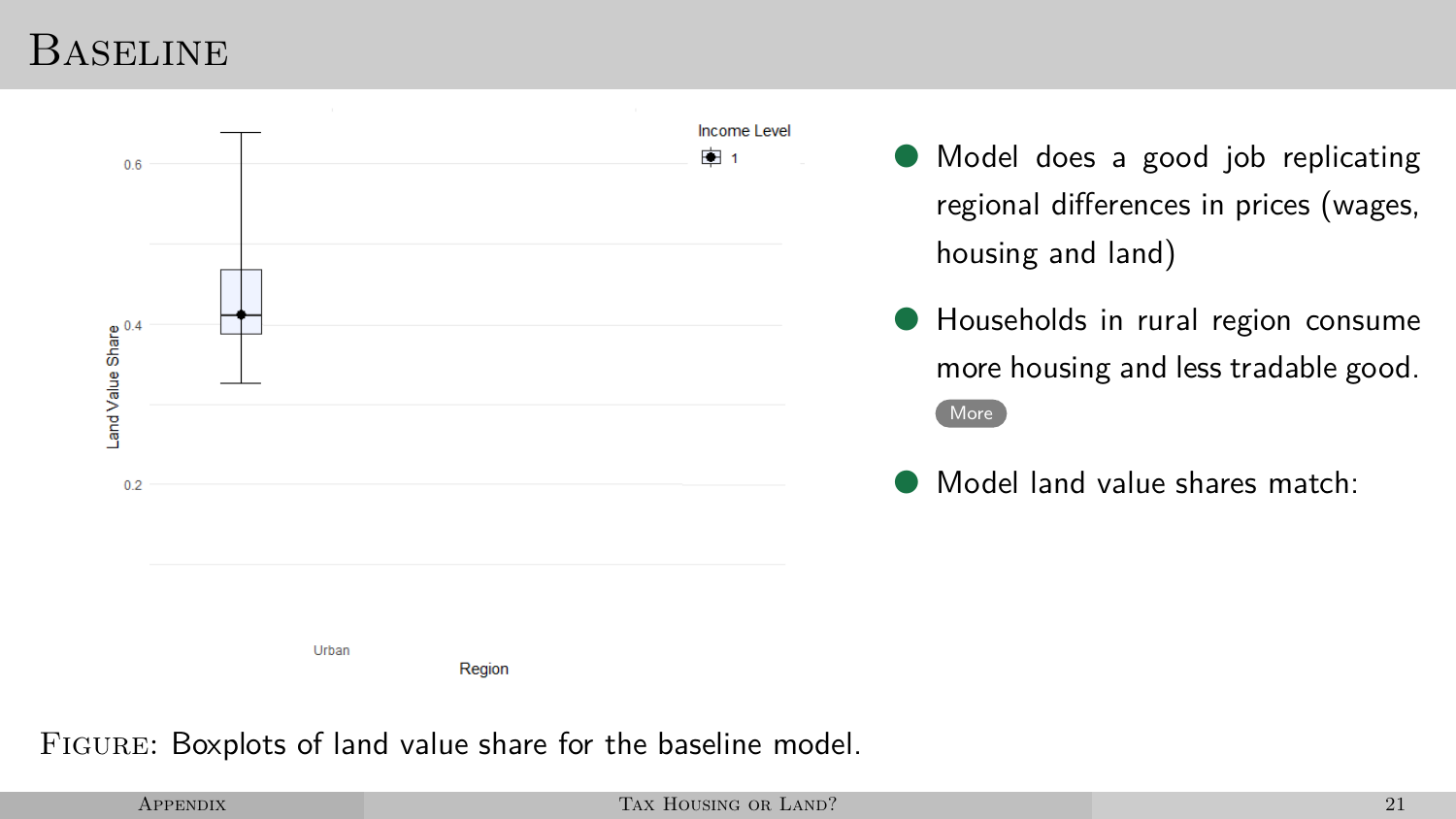#### Baseline

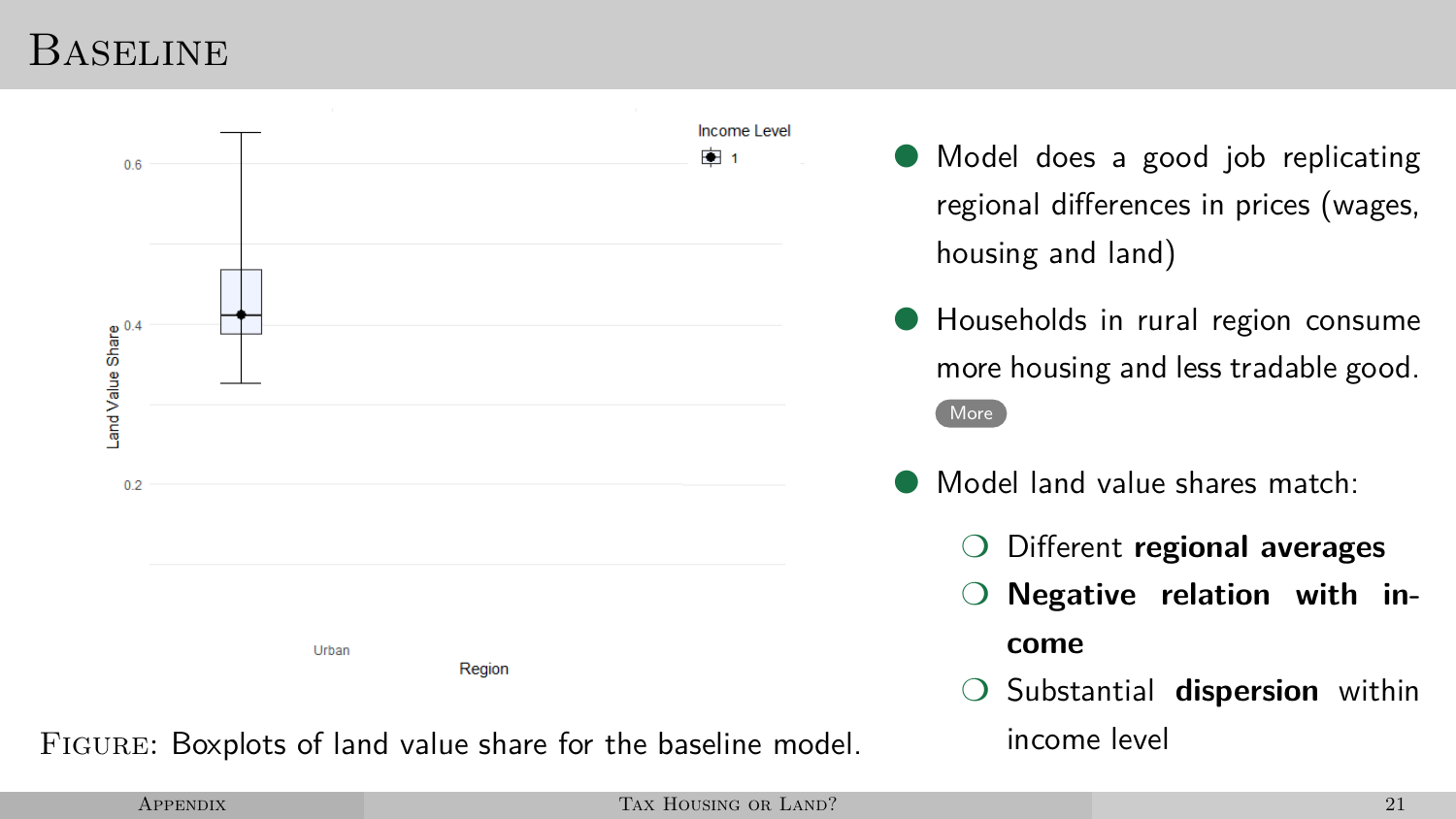### **BASELINE**



Figure: Boxplots of land value share for the baseline model.

Model does a good job replicating regional differences in prices (wages, housing and land)

- Households in rural region consume more housing and less tradable good.
- Model land value shares match:
	- ❍ Different **regional averages**
	- Negative relation with in**come**
	- ❍ Substantial **dispersion** within income level